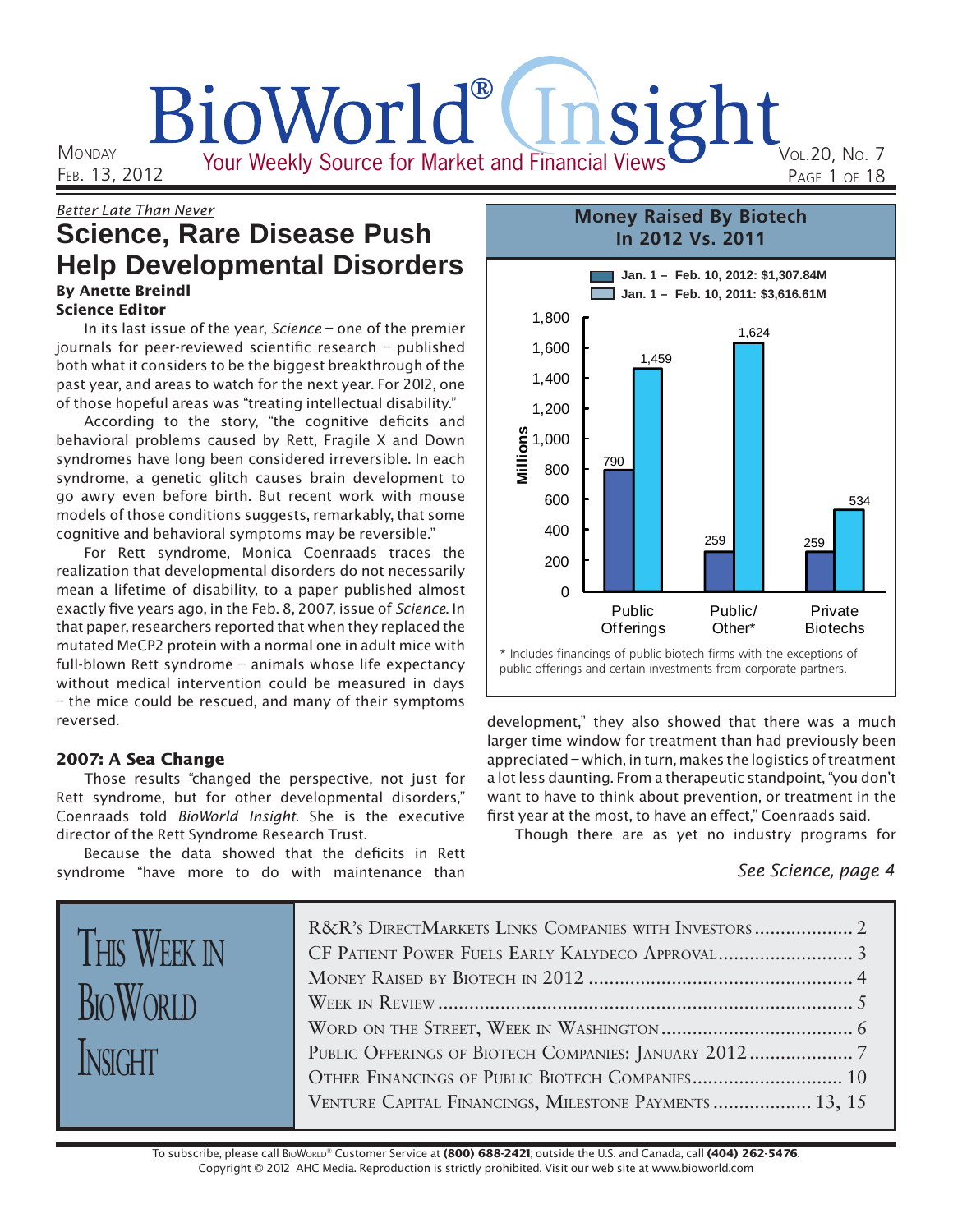## Raising Capital in the 21st Century **R&R's DirectMarkets Links Companies with Investors**

#### By Brian Orelli

#### BioWorld Insight Contributing Writer

Since the beginning of the biotech industry, finding capital has always been a major factor in the success of a company. Without cash, it's hard to develop drugs.

Over the years, a wide variety of ways to raise capital have come in and out of favor: venture capital, initial public offerings, secondary offerings, private investment in public equity (PIPE) and at the market offerings (ATMs). But they all have one thing in common: investors interested in parting with their cash in hopes of reaping rewards.

Rodman & Renshaw Capital Group Inc. hopes to link investors looking for a place to invest with public companies that are in need of cash through its new automated electronic transaction platform called DirectMarkets, while improving transaction time and decreasing costs.

Companies that have completed a shelf registration can sell shares through DirectMarkets, which will launch next month. Selling directly into the public markets to unknown investors is already an option through an ATM, but Kevin Lupowitz, CEO of DirectMarkets, said that while his platform can serve this purpose, its real benefit is that it allows companies to attract new investors and then interact with them directly through a bid solicitation process that culminates in the company choosing which investors to accept.

DirectMarkets will provide a website where the company can put information typically presented at non-deal road shows, making it easier for the investors to learn about the company.

"They'll be able to raise awareness of their name and brand," Lupowitz told BioWorld Insight.

Once a company signals its interest in selling shares, investors will bid on shares, removing the manual effort of sourcing investors that's typically carried out by investment bankers. The company can then choose the bids its most

interested in pursuing further.

By soliciting bids, companies might be able to get better terms than they could selling into the public markets. Lupowitz said investors might be willing to pay a premium to acquire a large number of shares, which might be difficult in the public markets for companies with thinly traded shares. The investors also will know that their cash is going directly to the company's coffers.

Investors will have the option of contacting companies through DirectMarkets and expressing their interest in purchasing shares.

By choosing the investors, companies have some control over who buys their shares, potentially favoring investors looking to become long-term shareholders. "The advantage to issuers is they're empowered," Lupowitz said. "Investment banks usually source from their usual suspects; more often than not, they're looking to make a quick buck."

Todd Wyche, founder of Brinson Patrick Securities, an investment banking boutique specializing in ATMs where the buyers of the shares aren't known, worries that there's still a conflict of interest with DirectMarkets representing both the buyer and seller. "People in the middle might favor the buyer side," he pointed out.

DirectMarkets expects to maintain low costs by keeping everything electronic. An electronic closing room is "meant to be as simple as a checkout process on Amazon," Lupowitz said.

Companies will pay a subscription fee to use the service, but then sales of shares will be in line with trading fees – on the order of a penny or two per share – rather than investment banking fees.

For that cost savings, DirectMarkets appears to be a little more do-it-yourself than a typical capital raise through an investment bank. Brinson Patrick's Wyche wonders if saving a little money is worth the effort. "We think companies should spend energy on running their business instead of figuring out the intricacies of the capital markets," Wyche said.

|                                             | BIOWORLD® INSIGHT (ISSN 1541-0579) is published every Monday by AHC Media, 3525 Piedmont Road, Building Six, Suite 400, Atlanta, GA 30305.<br>Opinions expressed are not necessarily those of this publication. Mention of products or services does not con-<br>stitute endorsement. BioWorld® and BioWorld® Insight are trademarks of AHC Media, a division of Thompson<br>Media Group LLC. Copyright © 2012 AHC Media. All Rights Reserved. No part of this publication may be repro-<br>duced without the written consent of AHC Media. (GST Registration Number R128870672) | <b>SUBSCRIBER INFORMATION</b><br>Please call (800) 888-3912 to<br>subscribe or if you have fax trans-                                                         |
|---------------------------------------------|----------------------------------------------------------------------------------------------------------------------------------------------------------------------------------------------------------------------------------------------------------------------------------------------------------------------------------------------------------------------------------------------------------------------------------------------------------------------------------------------------------------------------------------------------------------------------------|---------------------------------------------------------------------------------------------------------------------------------------------------------------|
| <b>ATLANTA NEWSROOM:</b>                    | Executive Editor: Lynn Yoffee.<br>Managing Editor: Jennifer Boggs.<br>Editor: Trista Morrison.<br>Database Editor: Karen Pihl-Carey.                                                                                                                                                                                                                                                                                                                                                                                                                                             | mission problems. Outside U.S. and<br>Canada, call (404) 262-5476. Our<br>customer service hours are 8:30<br>a.m. to 6:00 p.m. EST.                           |
| <b>BUSINESS OFFICE:</b>                     | Senior Vice President/Group Publisher: Donald R. Johnston.<br>Senior Editor: Michael Harris.<br>Managing Editor: Amanda Lanier.<br>Product Marketing Manager: Sarah Cross.<br>Account Representatives: Matt Hartzog, Chris Wiley.                                                                                                                                                                                                                                                                                                                                                | <b>EDITORIAL</b><br>Lynn Yoffee: (404) 262-5408<br>Trista Morrison: (858) 901-4785<br>Donald R. Johnston: (404) 262-5439<br>Internet: http://www.bioworld.com |
| <b>DISPLAY ADVERTISING:</b>                 | For ad rates and information, please call Stephen Vance at (404) 262-5511.                                                                                                                                                                                                                                                                                                                                                                                                                                                                                                       |                                                                                                                                                               |
| <b>REPRINTS:</b><br><b>PRESS MATERIALS:</b> | or e-mail him at stephen.vance@ahcmedia.com.<br>For photocopy rights or reprints, call our reprints department at (404) 262-5547.<br>Send all press releases and related information to newsdesk@bioworld.com.                                                                                                                                                                                                                                                                                                                                                                   | <b>AHC</b> Media                                                                                                                                              |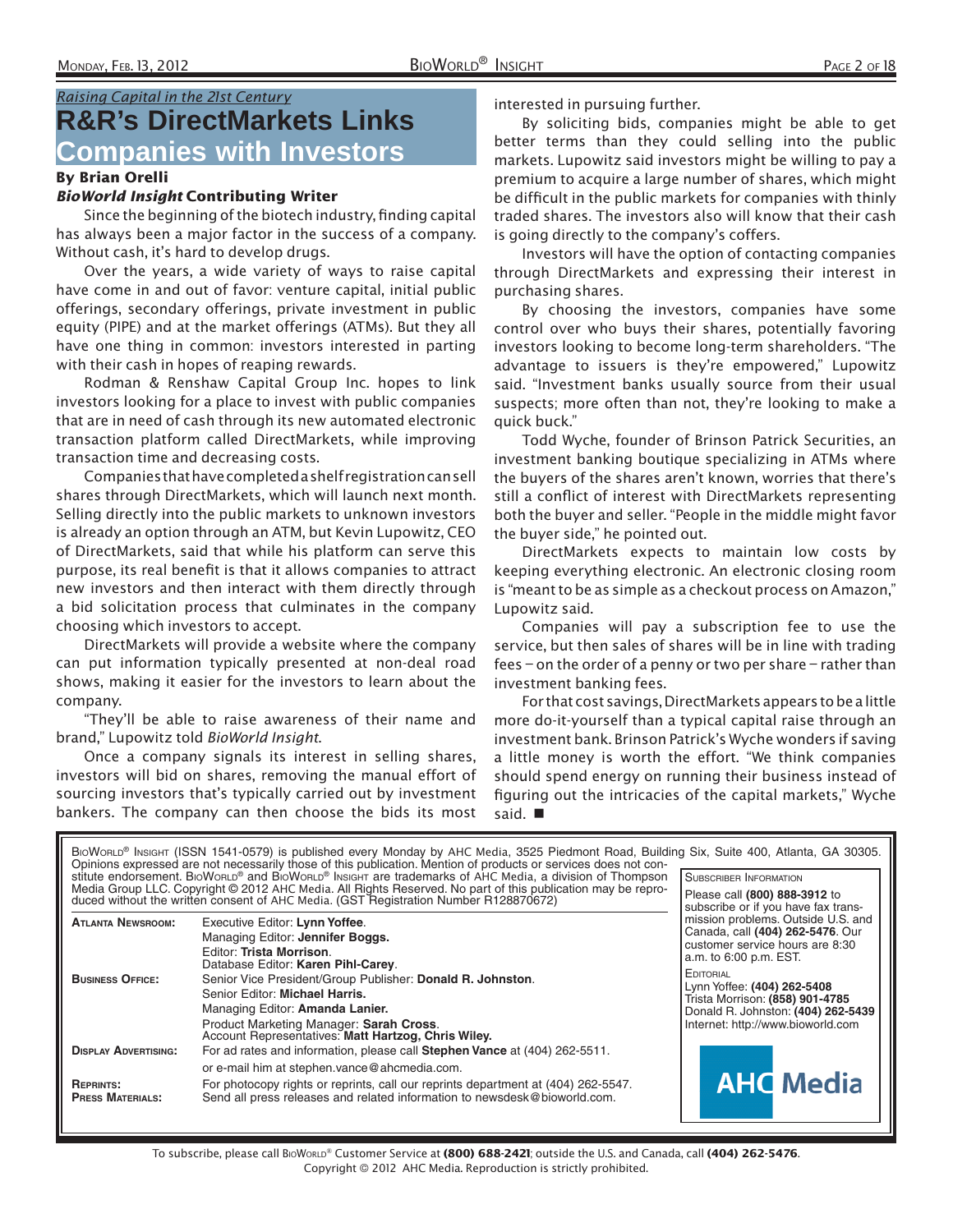## Patients Seek Regulatory Voice **CF Patient Power Fuels Early Kalydeco Approval**

#### By Mari Serebrov Washington Editor

Early approval of a new drug is usually valued by the dollars that will be made through additional sales.

But for Vertex Pharmaceuticals Inc.'s cystic fibrosis (CF) team, the benefit of getting Kalydeco (ivacaftor) approved three months before its PDUFA date is calculated by what it means to patients.

That focus comes from almost daily contact with CF patients, their families and care centers as the biotech worked with Cystic Fibrosis Foundation Therapeutics Inc. (CFFT) to develop the drug, Eric Olson, Vertex vice president and lead of the CF franchise, told BioWorld Insight.

The involvement with patients "really motivates the team . . . and infuses a sense of urgency," he said, telling of one family he met that lost all three kids to CF within a few years.

Because of that urgency, the Cystic Fibrosis Foundation years ago harnessed the power and experience of CF patients to begin pioneering venture philanthropy by partnering with various drug companies, picking up a portion of development costs, providing researchers with insights about the patient population and helping to recruit patients for clinical trials.

Since 1998, the foundation's patient-powered model has yielded dozens of collaborations with leading biotechs and a "pipeline of promise" with more than 30 therapies in development for CF. As of last year, it had invested \$315 million in collaborations with drug companies. (See BioWorld Today, July 17, 2008.)

One of the biggest chunks of that investment, \$75 million, helped fund Vertex's R&D of CFTR modulators, and CFFT has made an additional commitment to the Cambridge, Mass.-based biotech of \$75 million through 2016. In addition to the funding, Vertex benefited from patient input into trial design for Kalydeco and the foundation's trial recruitment efforts.

Now that it's time to launch Kalydeco, Vertex also could benefit from the nonprofit's patient registry, which includes the genotype mutation of CF patients. Because of that registry, the patients and care centers know who could be helped by Kalydeco, which was approved to treat the G551D mutation.

With patient-fueled drug discovery and development proving successful, patient organizations are looking for new avenues to exert their influence. The latest quest is getting a seat at the regulatory table.

A number of patient organizations recently submitted a proposal to the FDA on how the patient community can weigh in as the agency makes risk tolerance and other decisions regarding specific drug applications or policy decisions.

In testimony before the first House subcommittee hearing

on PDUFA reauthorization, Diane Edquist Dorman, vice president of the National Organization for Rare Disorders, stressed the importance of patient communication beyond the current confines of a testimonial at an advisory committee meeting or public workshop.

"As the FDA commits to a more patient-centric posture, and as patients themselves become more knowledgeable and sophisticated about diseases and their treatment options," Dorman said, "we advocate that more systematic processes be established at FDA to enable contributions from the patient community at the time that critical decisions on risk tolerance are being made, and from a representative sample of patient views."

The patients don't want to add to the burden of the regulatory system, but they have a unique perspective the FDA, and drugmakers, need to hear. For instance, they know better than the "experts" the amount of risk patients at various stages of an illness are willing to take, Dorman said.

Patients also can speak to the quality-of-life challenges they face and the ways they receive information about the proper use of therapies.

In many cases involving extremely rare diseases, the patients often know more about the disease, and what it means to live with it, than the physician, Dorman said, as she encouraged the FDA, as a matter of policy, to seek patient input at specific milestones during the drug review and approval process.

## COMPENSATION REPORT 2012 **The BRAND NEW BioWorld Executive Compensation Report 2012**

**THE 2012** 

**FIGURES** 

**ARE IN...**

**BIOWORLD®** 

**Negotiate and evaluate from strength!**

**Find out the compensation of 673 executive positions in more than 190 companies!**

**BIOWORLD** EXECUTIVE

# **Order today at bioworld.com**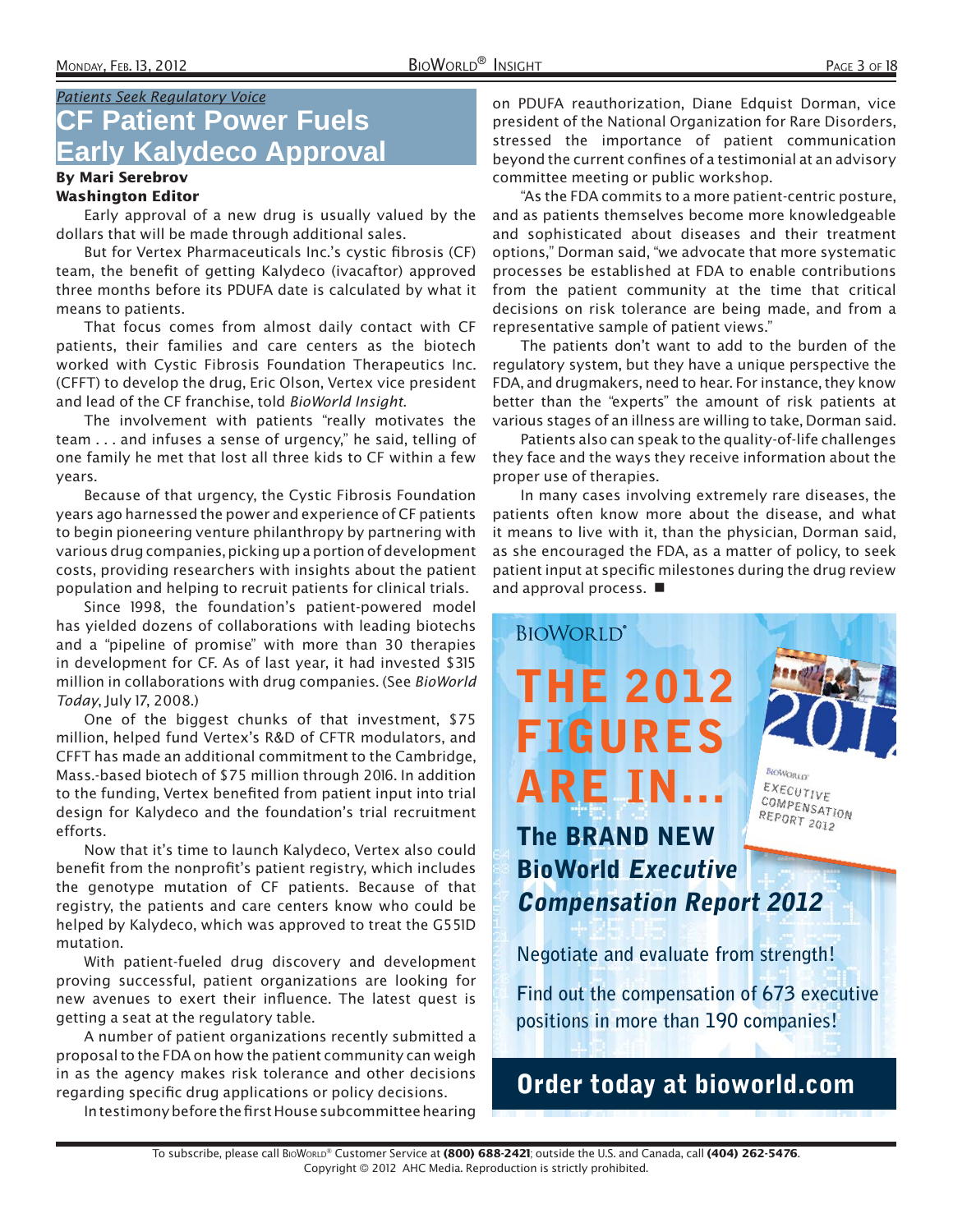



## **Science**

Continued from page 1

Rett syndrome, Coenraads said her foundation is in talks with several biopharmaceutical companies about possibly pursuing such programs.

Coenraads credits that interest to several other factors besides the seminal paper in Science.

Rett syndrome research, she said, has benefited from a push to focus on rare disorders more generally. Over the last few years, big pharma firms like Pfizer Inc., GlaxoSmithKline plc and Sanofi SA have expanded beyond their traditional focus on major markets and plunged into rare diseases, pursuing collaborations, acquisitions and internal research initiatives in indications like Gaucher, Fabry and muscular dystrophy. (See BioWorld Insight, Dec. 7, 2009.)

To academics, Rett is also a disease that is simultaneously tractable and intriguing. Its tractability comes from the fact that it is a single-gene disorder whose gene has been identified, and for which "we have really good animal models of the disease."

Scientifically, Rett syndrome sits at the intersection of neurobiology and epigenetics, since the MeCP2 protein is involved in methylation.

Rett syndrome is also connected to other disorders. Some of those disorders, such as autism, come as no surprise. But other links may be more unexpected to those who are not Rett syndrome experts. In particular, Coenraads said there are links between Rett syndrome and Parkinson's disease. "It's very hard to gauge cognitive intellect in children who

are nonverbal, cannot use their hands and are really not in control of their bodies," Coenraads said, adding that there is most likely a spectrum of cognitive disability, just as there is a spectrum of physical disability in individuals with Rett syndrome. But she believes that "at heart, Rett syndrome is a movement disorder."

Judith Kelleher-Andersson, CEO of Neuronascent Inc., also cited the push toward treatments for rare diseases as part of what has brought about the realization that many intellectual disabilities may be treatable. "There really is a sea change going on where not just the NIH, but even some pharmaceutical companies are looking more at rare disorders," she told BioWorld Insight. That, in turn, provides "a big impetus" to look at such rare disorders.

Neuronascent was founded in 2004 and is focused mainly on neurodegenerative disease, but it also has a program going for Down syndrome.

Like Rett syndrome, Down syndrome has connections to other disorders that have a longer history of being in biopharma's crosshairs. Most individuals with Down syndrome develop Alzheimer's disease, and Kelleher – who is quite critical of the amyloid-beta model of Alzheimer's – said that looking at models of Down syndrome might bring better insights into the disorder.

A successful Alzheimer's drug, of course, would be all but guaranteed blockbuster status. And its clinical path is far clearer than that of a trailblazer to treat cognitive disorders. So what makes companies go for rare indications instead?

#### Rare or Common?

Partly, Jay Lichter told BioWorld Insight, it is that in many ways, it's hard for the unknown path for a trailblazer to be any worse than the known path for many large indications. While pivotal trials in bigger indications can take a two-year trial of 1,000 patients, it is not unheard of for rare disease drugs to be approved on the basis of a six-month trial in 30 or 40 patients.

Lichter is the CEO of Afraxis Inc., which is in preclinical development with a drug for Fragile X syndrome. He is also a managing director at Avalon Ventures.

Like Rett syndrome, attitudes towards Fragile X underwent a fundamental shift with the publication of a research paper in 2007. In that case, the paper came out of the lab of Nobelist and M.I.T. professor Susumu Tonegawa. Work at Afraxis targets the kinase that Tonegawa and his team identified in that paper, the p21-activated kinase, or PAK.

Lichter said, from a venture capital standpoint, whether new scientific findings will translate into a willingness for a company to go after a disease depends on many things. As with Rett syndrome, the paper showing that Fragile X could be treated into animal adulthood was one key factor.

See Science, page 5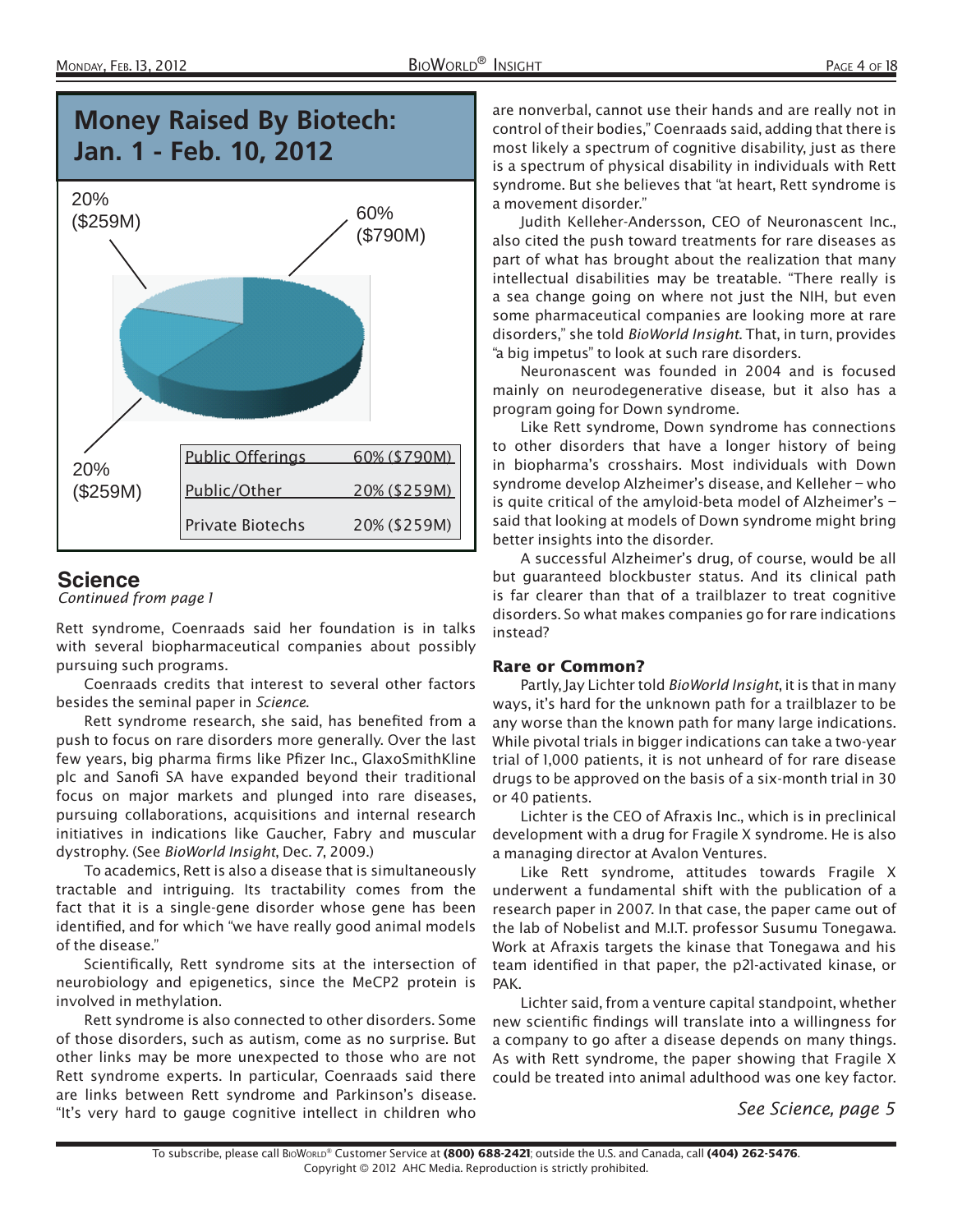# WEEK IN REVIEW

#### Financings

Acetylon Pharmaceuticals Inc. scored a \$15 million equity investment from Celgene Corp. Altheos Inc. raised \$12.5 million in a Series A extension round. Anacor Pharmaceuticals Inc. is raising \$21.5 million in a public stock offering. Array Biopharma Inc. raised \$52 million in a public stock offering. Cempra Inc. raised \$50.4 million in its initial public offering. ChemoCentryx Inc. raised \$45 million in its initial public offering. MannKind Corp. raised \$75 million in a public offering of stock and warrants. Radius Health Inc. filed to raise up to \$86.25 million in an initial public offering. **Synchroneuron Inc.** raised \$6 million in a Series A financing for movement disorders.

#### Deals

Cytomedix Inc. acquired cell therapy firm Aldagen Inc. for \$16 million in stock. Threshold Pharmaceuticals Inc. signed a \$550 million deal with Merck KgaA for cancer drug TH-302. Tocagen Inc. signed a companion diagnostics partnership with Siemens Healthcare Diagnostics.

#### . . . And More

Check BioWorld Today for coverage of the American Heart Association International Stroke Conference, the Society for Laboratory Automation and Screening's annual meeting and the Biocom Global Life Science Partnering Conference. Amgen Inc.'s Xgeva (denosumab) got vetoed by an FDA panel for preventing prostate-to-bone metastases. Avanir Pharmaceuticals Inc.'s AVP-923 reduced pain in a diabetic peripheral neuropathy Phase III trial.

Eisai Co. Ltd.'s and Astex Pharmaceuticals Inc.'s Dacogen (decitabine) got an advisory committee's thumbs-down for an expansion from myelodysplastic syndromes into acute myeloid leukemia.

Forest Laboratories Inc.'s and Gedeon Richter plc's antipsychotic cariprazine got good Phase III data. NeurogesX Inc.'s Qutenza (capsaicin) got an advisory panel's veto in HIV-associated peripheral neuropathy. ViroPharma Inc. got a complete response on Cinryze (CI esterase inhibitor) manufacturing expansions.

## **Science**

Continued from page 4

Another factor is that, in the case of Fragile X, Tonegawa identified a kinase  $-$  pretty much the oldest frenemy of the biopharmaceutical industry. While there are challenges with getting a kinase inhibitor to the right place in high enough concentrations, how to address those challenges is hardly something that stumps industry in principle – whereas "if all you have is a target of unknown function, that's intractable," Lichter told BioWorld Insight.

Though it has been about five years since the realization

that both Rett syndrome and Fragile X may be treatable in adults, the latter has attracted more commercial attention in those five years. Furthest along is Seaside Therapeutics Inc., which is in a Phase III trial for Fragile X with its STX-209. Marinus Pharmaceuticals Inc., like Afraxis, is at the preclinical stage.

But Lichter said Fragile X is likely further along the development path than Rett syndrome due to serendipity rather than any intrinsic differences between how tractable the two disorders are. In fact, he said, "a compound that works in Fragile X is likely to work in Rett syndrome as well."  $\blacksquare$ 

# **BIOWORLD PERSPECTIVES**

A free, weekly e-zine offering unique viewpoints on developments within the biotechnology industry. Sign-up today and get a fresh outlook on topics that you can't find elsewhere!

## **Go to BioWorld.com and click on "Perspectives"!**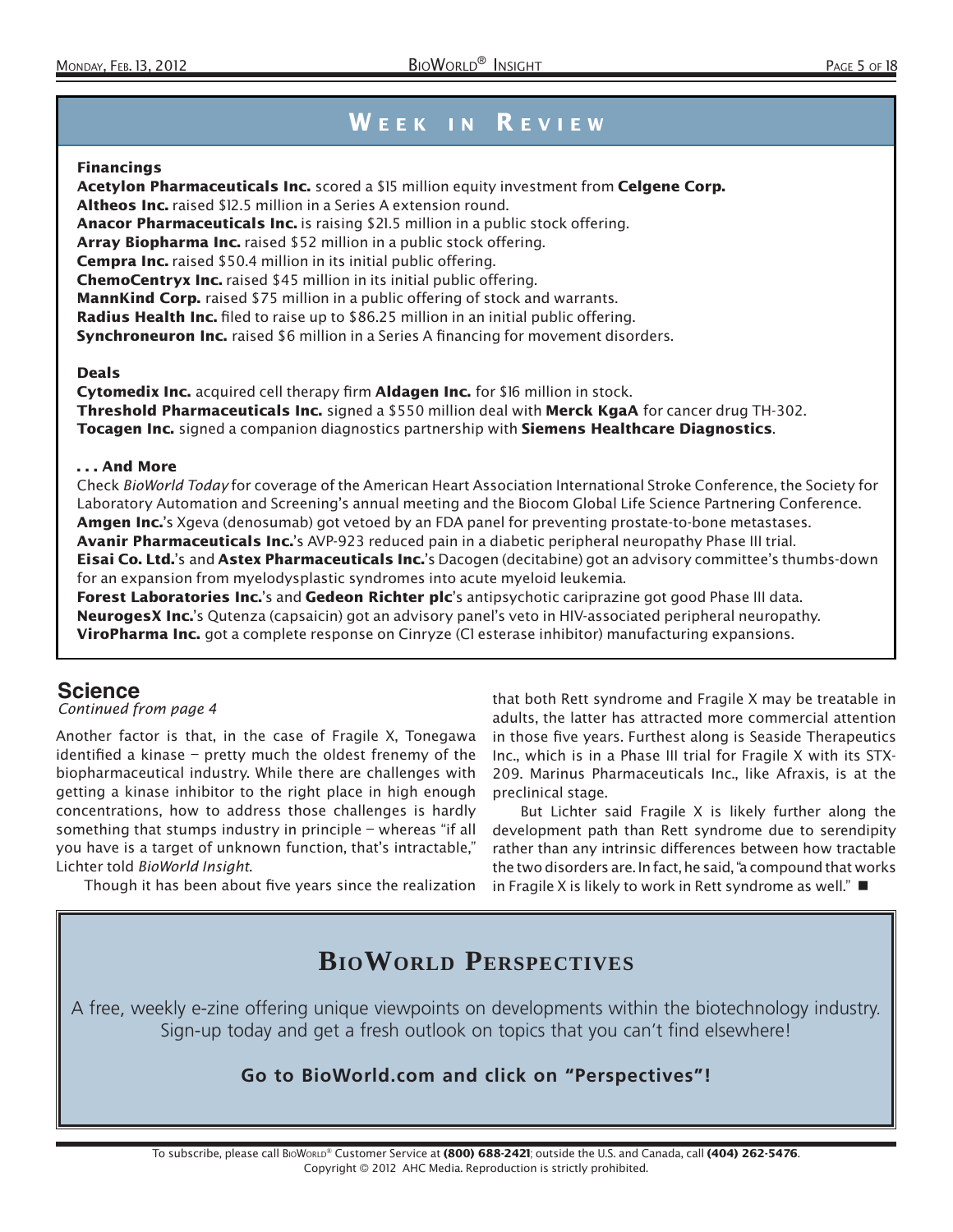## **WORD ON THE STREET**

"It's a good reaction to the fear and retrenchment."

– Bijan Salehizadeh, co-founder and managing director of NaviMed Capital, on the emergence of new venture business models

"Synergy always starts with people, and in these kinds of enterprises it starts with the scientists." – Amir Nashat, partner at Polaris Venture Partners and member of the board of directors at Avila Therapeutics Inc., discussing the acquisition by Celgene Corp.

"I've been dismayed that in this whole Republican primary, I've heard not one word about the FDA. Everybody's talking about jobs, but nobody talks about FDA."

– John Reed, CEO of Sanford-Burnham Medical Research Institute, pointing out that the FDA regulates roughly one-fifth of the U.S. economy

# WEEK IN WASHINGTON

The FDA released three draft guidances on biosimilars, describing a risk-based "totality-of-the-evidence" approach to establishing similarity to a reference product. Other guidances are in the works, although the FDA said it will not follow the European model of issuing separate guidances for each drug class.

# **BIOWORLD® BRAND NEW! BIOTECHNOLOGY** STATE OF THE INDUSTRY REPORT

Only BioWorld Today, the most respected news source to the industry's executive suite for more than 20 years, can bring your future into view with the **brand new** *State of the Industry Report 2011***!** 

- The deals, mergers & acquisitions, the financial forecasts ...
- From the European market ... to the "Hill"... to Wall Street
- In-depth analysis into emerging markets; drug rankings, and the latest trends in financing
- The innovations, the R&D, the cutting edge discoveries that are leading the pack
- And more....

**The State of the Industry Report defining the year—mapping your future!**



## **Order Today!**

**ONLINE: www.bioworld.com/biotechindustry** **CALL: 1-800-888-3912 or 1-404-262-5547**

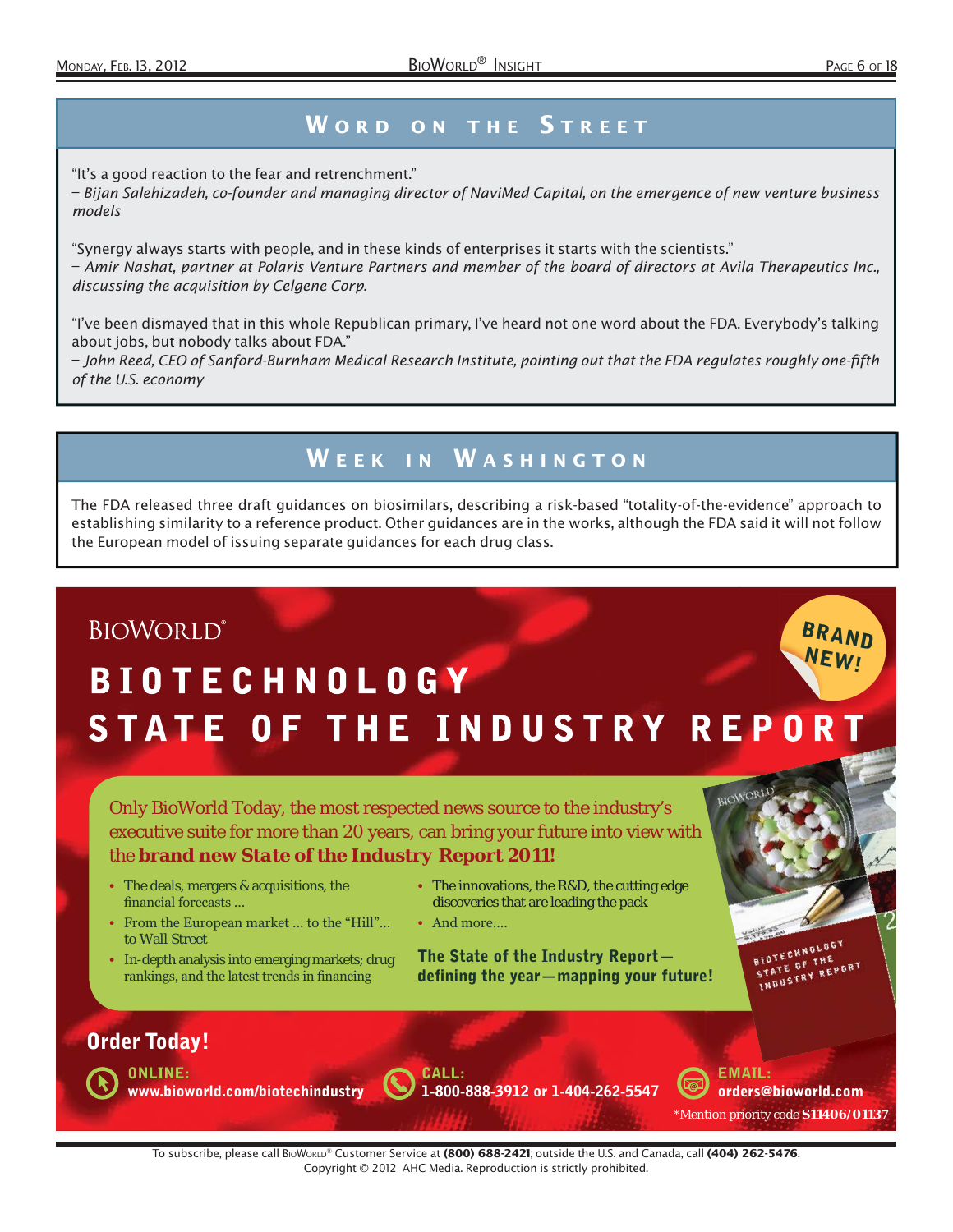| <b>Public Financing Of Biotechnology: January 2012</b>                                                             |                             |                      |                                |              |                                 |                                                                                                                       |                         |                                                             |
|--------------------------------------------------------------------------------------------------------------------|-----------------------------|----------------------|--------------------------------|--------------|---------------------------------|-----------------------------------------------------------------------------------------------------------------------|-------------------------|-------------------------------------------------------------|
| <b>I. COMMENCED TRADING IN JANUARY</b>                                                                             |                             |                      |                                |              |                                 |                                                                                                                       |                         |                                                             |
| <b>Company</b><br>$(Symbol)$ #                                                                                     | <b>Date</b><br><b>Filed</b> | <b>Date</b><br>Comm. | Shares/<br><b>Units</b><br>(M) | <b>Price</b> | <b>Shares</b><br>Out<br>(M)@    | <b>Lead, Other</b><br><b>Underwriters</b>                                                                             | <b>Gross</b><br>(US\$M) | Post-<br><b>Offering</b><br><b>Market</b><br>Cap<br>$(M)\%$ |
| <b>INITIAL OFFERINGS</b>                                                                                           |                             |                      |                                |              |                                 |                                                                                                                       |                         |                                                             |
| Verastem Inc.<br>(Cambridge, Mass.;<br>$VSTM$ <sup>1</sup>                                                         | 11/3/11                     | 1/27/12              | 6.325S                         | \$10         | 21.06                           | UBS Investment Bank<br>Leerink Swann (co-lead)<br>Lazard Capital Markets<br>Oppenheimer & Co.<br>Rodman & Renshaw LLC | \$63.25                 | \$210.6                                                     |
| <b>TOTAL: \$63.25M</b>                                                                                             |                             |                      |                                |              |                                 |                                                                                                                       |                         |                                                             |
| NUMBER OF IPOS IN JANUARY: 1                                                                                       |                             |                      |                                |              |                                 |                                                                                                                       |                         |                                                             |
| AVERAGE VALUE OF JANUARY IPOS: \$63.25M                                                                            |                             |                      |                                |              |                                 |                                                                                                                       |                         |                                                             |
| NUMBER OF IPOS IN 2012:1                                                                                           |                             |                      |                                |              |                                 |                                                                                                                       |                         |                                                             |
| TOTAL RAISED IN IPOS IN 2012: \$63.25M                                                                             |                             |                      |                                |              |                                 |                                                                                                                       |                         |                                                             |
| AVERAGE VALUE OF IPOS IN 2012: \$63.25M                                                                            |                             |                      |                                |              |                                 |                                                                                                                       |                         |                                                             |
| <b>Company</b><br>$(Symbol)$ #                                                                                     | <b>Date</b><br><b>Filed</b> | <b>Date</b><br>Comm. | Shares/<br><b>Units</b><br>(M) | <b>Price</b> | <b>Shares</b><br>Out<br>$(M)$ @ | <b>Lead, Other</b><br><b>Underwriters</b>                                                                             | <b>Gross</b><br>(US\$M) | Post-<br><b>Offering</b><br><b>Market</b><br>Cap<br>$(M)$ % |
| <b>FOLLOW-ON OFFERINGS</b>                                                                                         |                             |                      |                                |              |                                 |                                                                                                                       |                         |                                                             |
| <b>Aeterna Zentaris</b><br>Inc. (Quebec City;<br>$AEZS$ <sup>2</sup>                                               | 1/23/12                     | 1/23/12              | 10.4S                          | N/A          | N/A                             | MLV & Co. LLC                                                                                                         | (up to<br>\$16)         | N/A                                                         |
| <b>Chelsea</b><br><b>Therapeutics</b><br><b>International Ltd.</b><br>(Charlotte, N.C.;<br>$CHTP)^3$               | 1/10/11                     | 1/6/12               | 4.99S                          | \$4.75       | 66.84                           | Leerink Swann<br>Needham & Co.<br><b>Roth Capital Partners</b>                                                        | \$23.7                  | \$317.49                                                    |
| <b>iBio Inc.</b> (Newark,<br>Del.; AMEX: IBIO) <sup>4</sup>                                                        | 7/26/11                     | 1/9/12               | 15.385U                        | \$0.65       | 47.8                            | <b>Roth Capital Partners</b>                                                                                          | \$10                    | \$31.07                                                     |
| <b>ImmunoCellular</b><br><b>Therapeutics</b><br>Ltd. (Woodland<br>Hills, Calif.; OTC<br>$QB$ : $IMUC$ <sup>5</sup> | 1/11/12                     | 1/11/12              | 9.49U                          | \$1.10       | 38.7                            | Cowen & Co.<br>Summer Street Research                                                                                 | \$10.44                 | \$42.57                                                     |
| <b>Neurocrine</b><br><b>Biosciences Inc.</b><br>(San Diego; NBIX) <sup>6</sup>                                     | 12/29/10                    | 1/19/12              | 10.925S                        | \$8.10       | 66.19                           | Jefferies<br>Deutsche Bank (co-lead)<br>Piper Jaffray<br>Leerink Swann                                                | \$88.49                 | \$536.14                                                    |
| <b>Senesco</b><br><b>Technologies</b><br>Inc. (Bridgewater,<br>N.J.; AMEX:SNT)                                     | 10/26/10                    | 1/9/12               | 8.7S and<br>W for<br>3.75S     | \$0.26       | 89.5                            | N/A                                                                                                                   | \$2.26                  | \$23.27                                                     |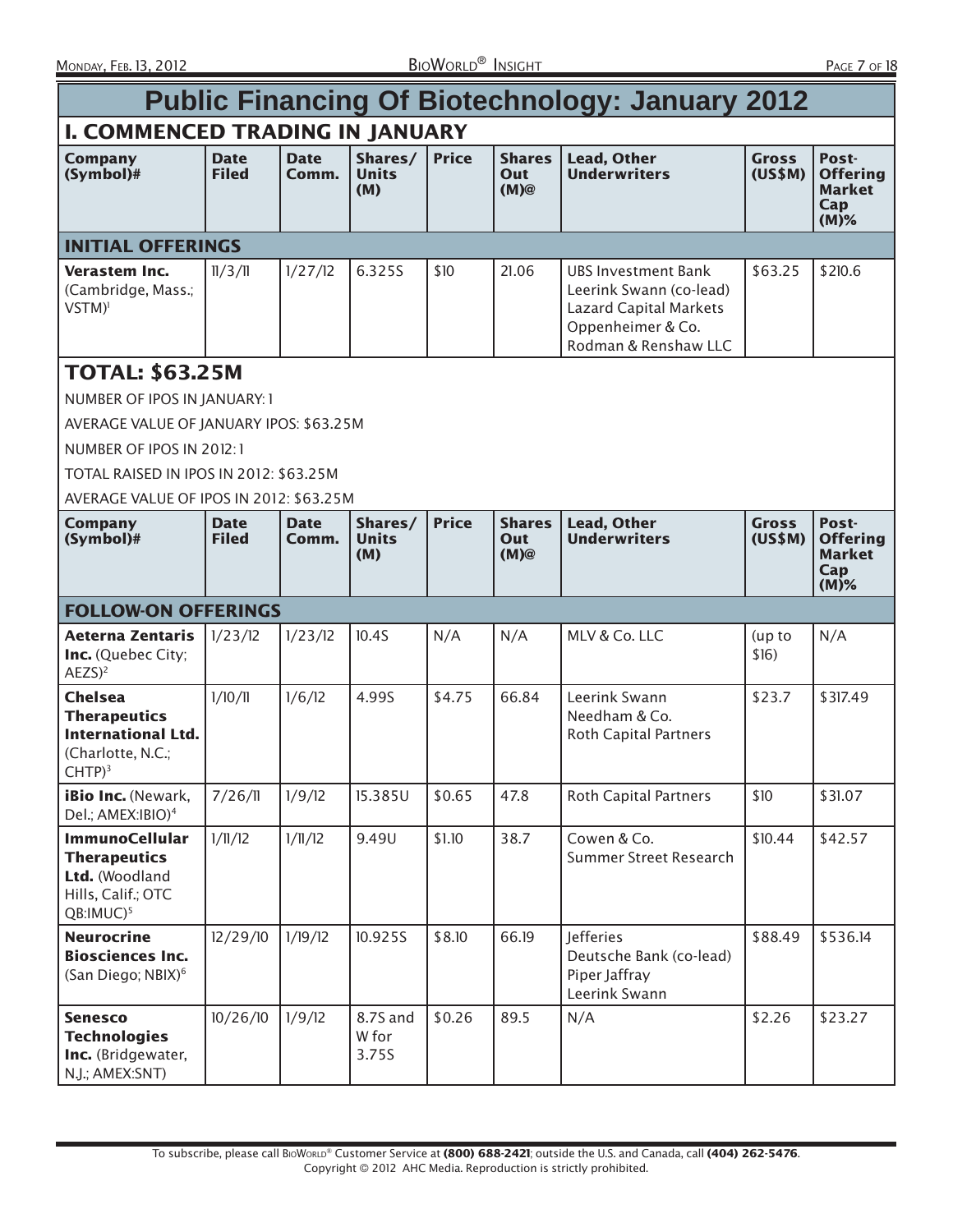| <b>Company</b><br>(Symbol)#                                                              | <b>Date</b><br><b>Filed</b> | <b>Date</b><br>Comm. | Shares/<br><b>Units</b><br>(M) | <b>Price</b> | <b>Shares</b><br>Out<br>(M) | <b>Lead, Other</b><br><b>Underwriters</b>                                                                          | <b>Gross</b><br>(US\$M) | Post-<br><b>Offering</b><br><b>Market</b><br>Cap<br>$(M)\%$ |
|------------------------------------------------------------------------------------------|-----------------------------|----------------------|--------------------------------|--------------|-----------------------------|--------------------------------------------------------------------------------------------------------------------|-------------------------|-------------------------------------------------------------|
| <b>Synageva</b><br><b>BioPharma Corp.</b><br>(Lexington, Mass.;<br>$GEVA)^7$             | 12/20/11                    | 1/5/12               | 3.57S                          | \$25.18      | 21.17                       | Morgan Stanley (co-lead)<br>JP Morgan (co-lead)<br>Cowen & Co.<br>Leerink Swann<br>Wedbush PacGrow Life            | \$89.89                 | \$533.1                                                     |
| <b>Synta</b><br><b>Pharmaceuticals</b><br>Corp. (Lexington,<br>Mass.; SNTA) <sup>8</sup> | 8/19/11                     | 1/6/12               | 8.05S                          | \$4.40       | 57.55                       | <b>Jefferies</b><br><b>Canaccord Genuity</b><br><b>Roth Capital Partners</b>                                       | \$35.42                 | \$253.22                                                    |
| <b>Trius</b><br><b>Therapeutics Inc.</b><br>(San Diego; TSRX) <sup>9</sup>               | 9/15/11                     | 1/26/12              | 9.89S                          | \$5.25       | 38.44                       | Citigroup<br>Piper Jaffray (co-lead)<br><b>Canaccord Genuity</b><br>Ladenburg Thalmann                             | \$51.92                 | \$201.81                                                    |
| Vical Inc. (San<br>Diego; VICL) <sup>10</sup>                                            | 1/29/10                     | 1/6/12               | <b>13.3S</b>                   | \$3.75       | 95.87                       | Citigroup (co-lead)<br>Credit Suisse Sec. (co-<br>lead)<br>Leerink Swann (co-lead)<br>Rodman & Renshaw LLC         | \$50                    | \$359.5                                                     |
| Ziopharm<br><b>Oncology Inc.</b><br>(New York; ZIOP) <sup>11</sup>                       | 11/16/12                    | 1/23/12              | 9.65S                          | \$5.20       | 78.1                        | J.P. Morgan<br><b>Lazard Capital Markets</b><br>Piper Jaffray<br><b>Collins Stewart</b><br>Griffin Securities Inc. | \$50.18                 | \$406.12                                                    |

## TOTAL: \$412.3M

NUMBER OF FOLLOW-ON OFFERINGS IN JANUARY: 10

AVERAGE VALUE OF JANUARY FOLLOW-ONS: \$41 .23M

NUMBER OF FOLLOW-ON OFFERINGS IN 2012: 10

TOTAL RAISED IN FOLLOW-ONS IN 2012: \$412.3M

AVERAGE VALUE OF FOLLOW-ONS IN 2012: \$41.23M

Notes:

# Unless otherwise indicated, shares are traded on the Nasdaq exchange; @ This column reflects the shares outstanding following the offering, when disclosed; % Market capitalization is calculated based on the offering price. Currency conversions are based on exchange rates at the time of the deal.

<sup>1</sup>Includes Verastem's overallotment option: 825,000 shares.

<sup>2</sup> Aeterna commenced an at-the-market financing to sell up to 10.4M shares for up to \$16M. The company raised approximately \$35.5M through the same method in 2011.

3 Includes Chelsea's overallotment option: 650,775 shares.

- 4 iBio's units contain one share of common stock and 0.75 units of a warrant to purchase one share of common stock; warrants are exercisable at 88 cents per share a year and a day after issuance.
- <sup>5</sup> ImmunoCellular's units consist of one share of common stock and a warrant to buy one half share of common stock; the warrants have a five-year term and are exercisable at \$1.41 per share.

<sup>6</sup> Includes Neurocrine's overallotment option: 1.425M shares.

7 Includes Synageva's overallotment option: 466,209 shares.

8 Includes Synta's overallotment option: 1.05M shares.

<sup>9</sup> Includes Trius' overallotment option: 1.29M shares.

<sup>10</sup> Vical's overallotment option: 2M shares.

<sup>1</sup> Ziopharm's overallotment option: 1.448M shares.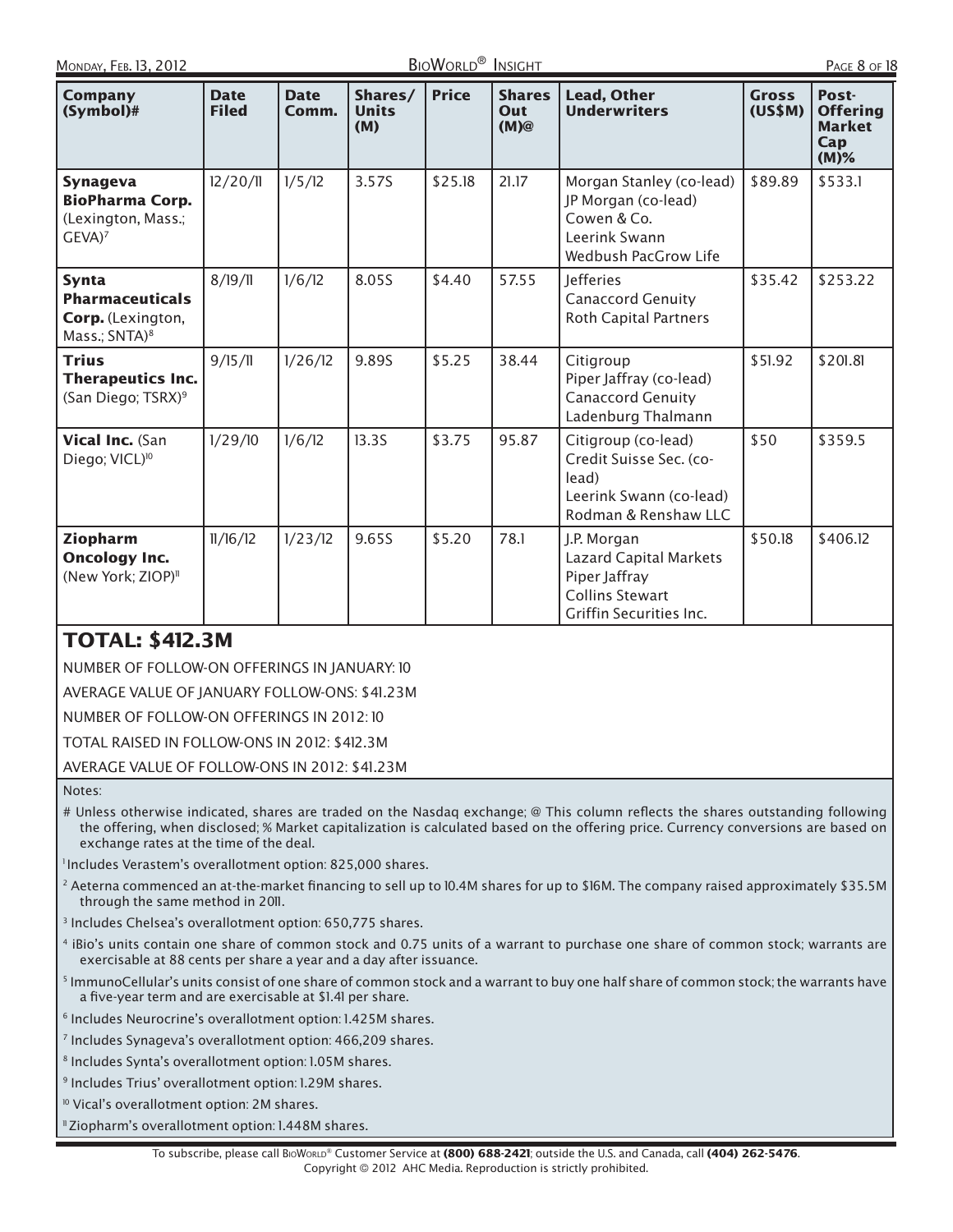| <b>II. FILED AND PENDING</b>                                                            |                   |                      |              |                      |                                                                                                              |                         |
|-----------------------------------------------------------------------------------------|-------------------|----------------------|--------------|----------------------|--------------------------------------------------------------------------------------------------------------|-------------------------|
| <b>Company</b><br>(Symbol)#*                                                            | <b>Date Filed</b> | Shares/<br>Units (M) | <b>Price</b> | <b>Shares</b><br>Out | Lead, Other Underwriters (M) <sup>®</sup>                                                                    | <b>Gross</b><br>(US\$M) |
| <b>INITIAL OFFERINGS</b>                                                                |                   |                      |              |                      |                                                                                                              |                         |
| <b>Argos</b><br><b>Therapeutics Inc.</b><br>(Durham, N.C.;<br>ARGS)                     | 7/29/11           | N/A                  | N/A          | N/A                  | <b>Lazard Capital Markets</b><br>Canaccord Genuity (co-lead)<br>Needham & Co.<br><b>BMO Capital Markets</b>  | \$86.25                 |
| <b>Cempra Holdings</b><br>LLC (Chapel Hill,<br>$N.C.;$ $CEMP$ <sup><math>)</math></sup> | 10/12/11          | N/A                  | N/A          | N/A                  | <b>Stifel Nicolaus Weisel</b><br>Leerink Swann (co-lead)<br>Cowen & Co. (co-lead)<br>Needham & Co.           | \$86.25                 |
| <b>ChemoCentryx</b><br>Inc. (Mountain View,<br>Calif.; CCXI) <sup>2</sup>               | 10/14/11          | 4S                   | $$14 - $16$  | 34.02                | J.P. Morgan<br>Citigroup (co-lead)<br>Cowen and Co.                                                          | \$60                    |
| Insys<br><b>Therapeutics Inc.</b><br>(Phoenix; INRX)                                    | 3/30/11           | N/A                  | N/A          | N/A                  | <b>Wells Fargo Securities</b><br>JMP Securities (co-lead)<br>Oppenheimer & Co.                               | \$55                    |
| <b>Merrimack</b><br><b>Pharmaceuticals</b><br>Inc. (Cambridge,<br>Mass.; MACK)          | 7/8/11            | N/A                  | N/A          | N/A                  | J.P. Morgan<br><b>BofA Merrill Lynch</b><br>Cowen & Co.<br>Oppenheimer & Co.                                 | \$172.5                 |
| Rib-X<br><b>Pharmaceuticals</b><br>Inc. (New Haven,<br>Conn.; RIBX)                     | 11/28/11          | N/A                  | N/A          | N/A                  | <b>Deutsche Bank Securities</b><br>William Blair & Co.<br><b>Lazard Capital Markets</b><br>Needham & Co. LLC | \$80                    |
| <b>Supernus</b><br><b>Pharmaceuticals</b><br>Inc. (Rockville, Md.;<br>SUPN)             | 12/23/10          | N/A                  | N/A          | N/A                  | Citigroup<br>Piper Jaffray (co-lead)<br>Cowen and Co.<br>Stifel Nicolaus Weisel                              | \$100                   |
| <b>TVAX Biomedical</b><br>Inc. (Lenexa, Kan.;<br>$TVAX)^3$                              | 11/7/11           | 2S                   | $$9-51$      | N/A                  | <b>Roth Capital Partners</b><br>Cantor Fitzgerald & Co.<br>Aegis Capital Corp.                               | \$20                    |

Notes: # Unless otherwise indicated, shares are traded on the Nasdaq exchange.

General shelf registration statements are not included until action is taken on the filing.

\* Stock symbols for companies seeking to complete IPOs are proposed.

@ This column reflects the shares outstanding following the offering, when disclosed.

N/A = Not available, applicable or reported.

The value of all offerings is based on either the midpoint of the price range listed in the company's SEC filing or the most recent closing stock price before the offering was announced. In some cases, the company has not disclosed the number of shares to be offered or a price range. Then, the value is the maximum aggregate offering price listed in the SEC filing.

1 Cempra completed its IPO Feb. 3, raising \$50.4M, and will appear as completed in the February chart.

<sup>2</sup> ChemoCentryx completed its IPO Feb. 8, raising \$45M, and will appear as completed in the February chart.

<sup>3</sup> TVAX's overallotment option: 300,000 shares.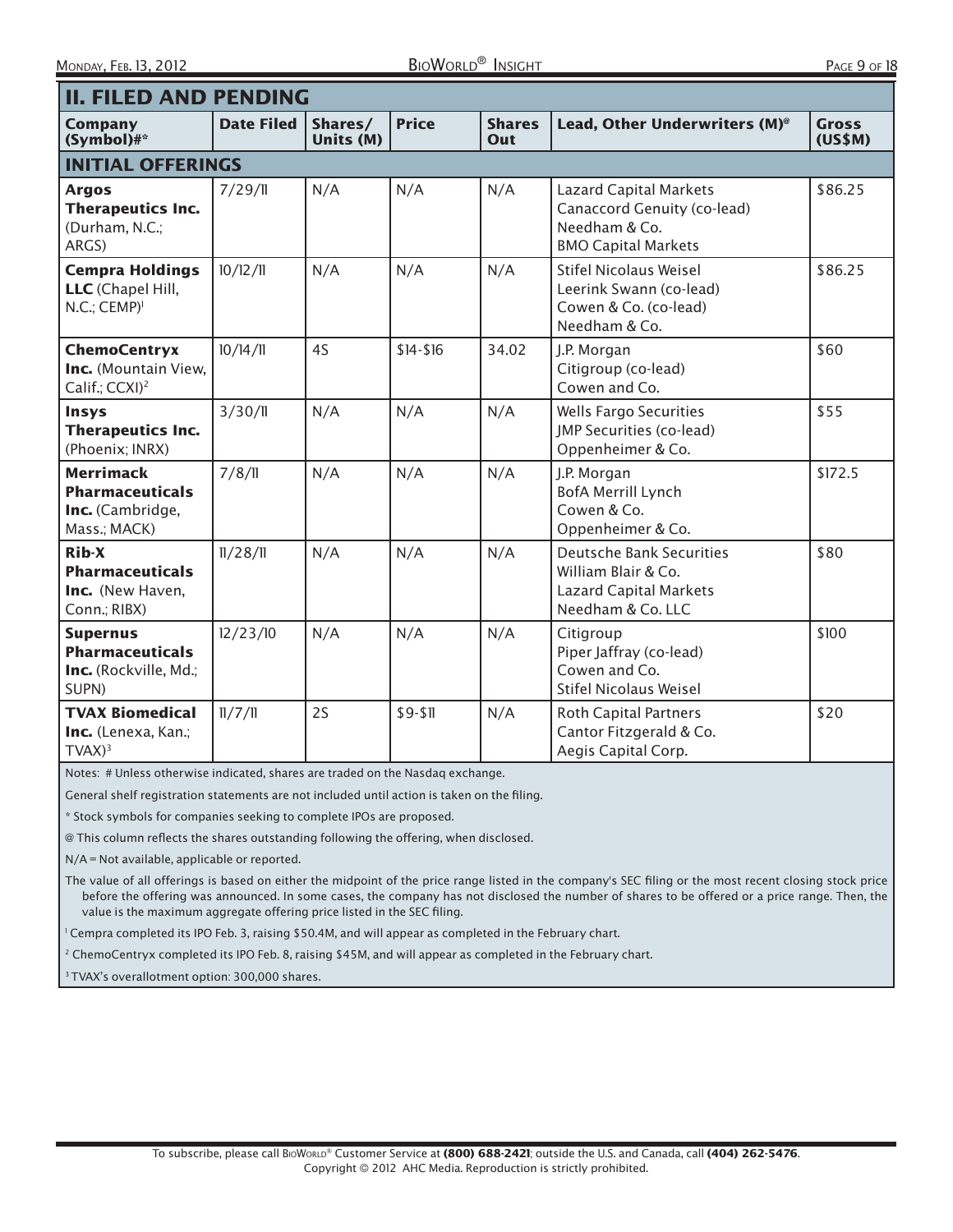| <b>Biotech Money Raised By Month In 2012</b> |                |             |  |  |  |  |  |
|----------------------------------------------|----------------|-------------|--|--|--|--|--|
| <b>Type of financing</b>                     | <b>January</b> | Total (\$M) |  |  |  |  |  |
| Public offerings                             | 475.6          | 475.6       |  |  |  |  |  |
| Public/other                                 | 245.3          | 245.3       |  |  |  |  |  |
| Private biotechs                             | 250.4          | 250.4       |  |  |  |  |  |
| Total $(SM)$                                 | 971.3          | 971.3       |  |  |  |  |  |

Notes:

Public offerings = Initial, follow-on.

TOTAL: \$245.296M

Private biotechs = Financings of private firms.

Public/other = Other financings of public companies, including loans, bridge financings, exercises of warrants, debt offerings, rights offerings, standard private placements, PIPE financings and institutional offerings of registered stock.

# **Other Financings Of Public Biotechnology Companies: January 2012**

| I U I AL. J47J.4JUM                                                                               |                                                                         |                                                                       |                                       |                                                                                                                                                                                                                                                                                                                                |
|---------------------------------------------------------------------------------------------------|-------------------------------------------------------------------------|-----------------------------------------------------------------------|---------------------------------------|--------------------------------------------------------------------------------------------------------------------------------------------------------------------------------------------------------------------------------------------------------------------------------------------------------------------------------|
| <b>Company</b><br>(Location)                                                                      | <b>Type Of</b><br><b>Financing</b>                                      | <b>Number Of</b><br><b>Shares, Units</b><br><b>Or Warrants</b><br>(M) | <b>Amount</b><br><b>Raised</b><br>(M) | <b>Investors; Placement Agents; Details</b><br>(Date)                                                                                                                                                                                                                                                                          |
| <b>Advaxis Inc.</b><br>(Princeton, N.J.)                                                          | Convertible notes<br>purchase agreement                                 | <b>Notes</b>                                                          | \$1.2                                 | Advaxis entered into the agreement with cer-<br>tain investors to purchase \$1.2M in notes;<br>Rodman & Renshaw LLC acted as exclusive<br>placement agent (1/4)                                                                                                                                                                |
| <b>Amarin Corp. plc</b><br>(Dublin, Ireland)                                                      | Offering of<br>exchangeable<br>senior notes matur-<br>ing Jan. 15, 2032 | <b>Notes</b>                                                          | \$150                                 | Amarin's subsidiary Corsicanto Ltd. priced a<br>\$150M offering with institutional buyers; ini-<br>tial purchasers have a 30-day option for<br>another \$22.5M in notes; the initial exchange<br>rate is 113.4752 American Depositary Shares of<br>Amarin per \$1,000 principal of the notes, or<br>about \$8.81 per ADS (1/5) |
| <b>Amsterdam</b><br><b>Molecular</b><br><b>Therapeutics BV</b><br>(Amsterdam, the<br>Netherlands) | Private placement                                                       | 7.4S                                                                  | €2.5<br>( \$3.3)                      | Amsterdam raised \$3.3M in the private place-<br>ment with Forbion Capital Partners, Gilde<br>Healthcare Partners and Advent Venture<br>Partners (1/4)                                                                                                                                                                         |
| Arena<br><b>Pharmaceuticals</b><br>Inc. (San Diego)                                               | Registered direct<br>offering                                           | 9.95S                                                                 | \$28                                  | Arena sold nearly IOM shares at \$1.66 per<br>share, and 9,953 shares of prefered stock at<br>\$1,657.75 per share; the buyers are affiliated<br>with Deerfield Management; \$5M of the \$33M<br>total is being used to pay off part of a loan<br>(1/12)                                                                       |
| <b>Bionovo Inc.</b><br>(Emeryville, Calif.)                                                       | Private placement                                                       | N/A                                                                   | \$5                                   | Bionovo entered a \$5M securities purchase<br>agreement with Socius CG II Ltd. (1/4)                                                                                                                                                                                                                                           |
| Cel-Sci Corp.<br>(Vienna, Va.)                                                                    | Registered direct<br>offering                                           | 16S and W for<br>12S                                                  | \$5.76                                | Cel-Sci raised \$5.76M by selling 16M shares<br>priced at 36 cents each in a registered direct<br>offering; the investor also receives warrants<br>to purchase I2M shares (I/27)                                                                                                                                               |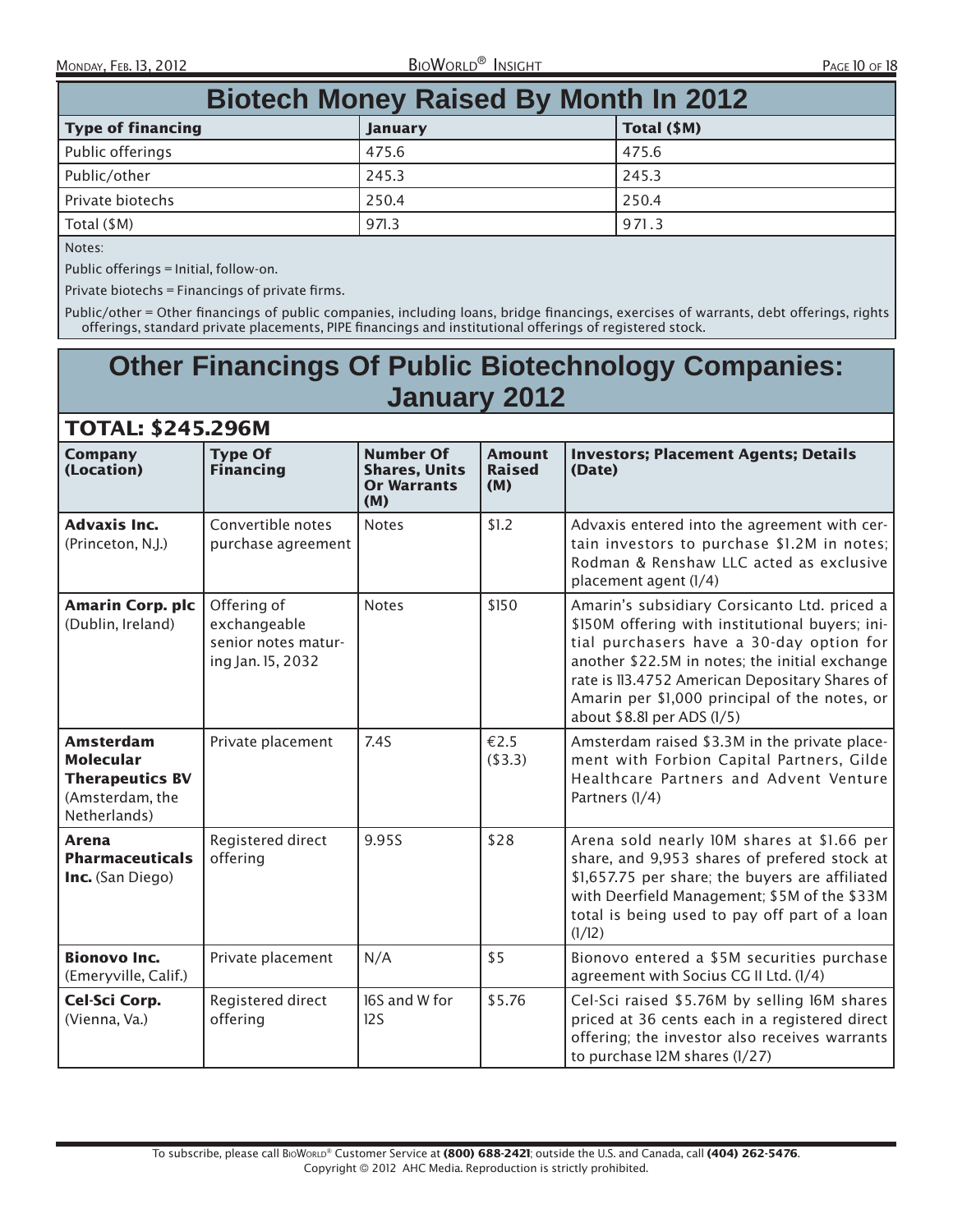| <b>Top Private Financings Of Public Companies: 2012</b>                          |                                                                       |                                                                       |                                       |                                                                                                                                                                                                                                                                                                                   |  |  |
|----------------------------------------------------------------------------------|-----------------------------------------------------------------------|-----------------------------------------------------------------------|---------------------------------------|-------------------------------------------------------------------------------------------------------------------------------------------------------------------------------------------------------------------------------------------------------------------------------------------------------------------|--|--|
| <b>Company</b>                                                                   |                                                                       |                                                                       | <b>Amount Raised</b>                  |                                                                                                                                                                                                                                                                                                                   |  |  |
| Amarin Corp. plc                                                                 |                                                                       |                                                                       | \$150M                                |                                                                                                                                                                                                                                                                                                                   |  |  |
| Arena Pharmaceuticals Inc.                                                       |                                                                       |                                                                       | \$28M                                 |                                                                                                                                                                                                                                                                                                                   |  |  |
|                                                                                  | Repros Therapeutics Inc.                                              |                                                                       |                                       |                                                                                                                                                                                                                                                                                                                   |  |  |
| Talon Therapeutics Inc.                                                          |                                                                       |                                                                       | \$IIM                                 |                                                                                                                                                                                                                                                                                                                   |  |  |
| <b>Company</b><br>(Location)                                                     | <b>Type Of</b><br><b>Financing</b>                                    | <b>Number Of</b><br><b>Shares, Units</b><br><b>Or Warrants</b><br>(M) | <b>Amount</b><br><b>Raised</b><br>(M) | <b>Investors; Placement Agents; Details</b><br>(Date)                                                                                                                                                                                                                                                             |  |  |
| <b>DARA</b><br><b>BioSciences Inc.</b><br>(Raleigh, N.C.)                        | Private placement of<br>common stock and<br>warrants                  | 1.2S and W for<br>0.6195                                              | \$1.7                                 | DARA signed an agreement with an institu-<br>tional investor for \$1.7M in Series B convert-<br>ible preferred stock, convertible into about<br>1.2M shares of common stock, and warrants to<br>purchase 619,308 shares of common stock;<br>Ladenburg Thalmann & Co. acted as exclusive<br>placement agent (1/20) |  |  |
| <b>Elite</b><br><b>Pharmaceuticals</b><br>Inc. (Northvale,<br>$N.J.$ )           | Private placement of<br>nonconvertible<br>Series F preferred<br>stock | N/A                                                                   | (up to \$5)                           | Elite entered an agreement to sell up to \$5M<br>of stock to Socius Capital Group over a two-<br>year period (1/4)                                                                                                                                                                                                |  |  |
| <b>EntreMed Inc.</b><br>(Rockville, Md.)                                         | Private placement of<br>convertible notes<br>and warrants             | N/A                                                                   | \$10                                  | EntreMed issued \$10M in convertible notes<br>and warrants to certain accredited investors,<br>including IDG-Accel China Growth Fund II LP,<br>Emerging Technology Partners LLC and Tak W.<br>Mak, director of the Campbell Family Institute<br>for Breast Cancer Research (1/24)                                 |  |  |
| <b>Generex</b><br><b>Biotechnology</b><br>Corp. (Worcester,<br>Mass.)            | One-year term loans                                                   | N/A                                                                   | C\$3.6<br>( \$3.56)                   | Generex secured two commitments to raise<br>\$3.56M in capital through one-year term<br>loans from private lenders, secured by the<br>company's real estate (1/26)                                                                                                                                                |  |  |
| <b>GeoVax Labs Inc.</b><br>(Atlanta)                                             | Private placement of<br>units                                         | N/A                                                                   | \$1.5                                 | GeoVax is offering a private placement of up<br>to \$1.5M of units consisting of one share of<br>common stock and a five-year warrant to pur-<br>chase 1.5M shares of common stock at \$1 per<br>share $(1/5)$                                                                                                    |  |  |
| <b>Marshall</b><br><b>Edwards Inc. (San</b><br>Diego)                            | Private placement of<br>common stock                                  | 1.945                                                                 | \$2                                   | Marshall Edwards raised \$2M in the place-<br>ment with majority shareholder and parent<br>company Novogen Ltd. (1/3)                                                                                                                                                                                             |  |  |
| Pacgen<br><b>Biopharma-</b><br>ceuticals Co.<br>(Vancouver, British<br>Columbia) | Private placement of<br>common stock                                  | 4.376S                                                                | \$0.3                                 | Pacgen raised \$300,000 by placing the shares<br>with CurieMed Corp. (1/13)                                                                                                                                                                                                                                       |  |  |
| PharmaGap Inc.<br>(Ottawa, Ont.)                                                 | Private placement of   1.01U; 3.3U<br>units                           |                                                                       | \$0.07l;<br>\$0.231                   | PharmaGap completed an offering of 1.01M<br>units for 7 cents each, raising \$70,744 (1/13); it<br>completed an offering of 3.3M units for 7<br>cents apiece, raising \$231,000 (1/24)                                                                                                                            |  |  |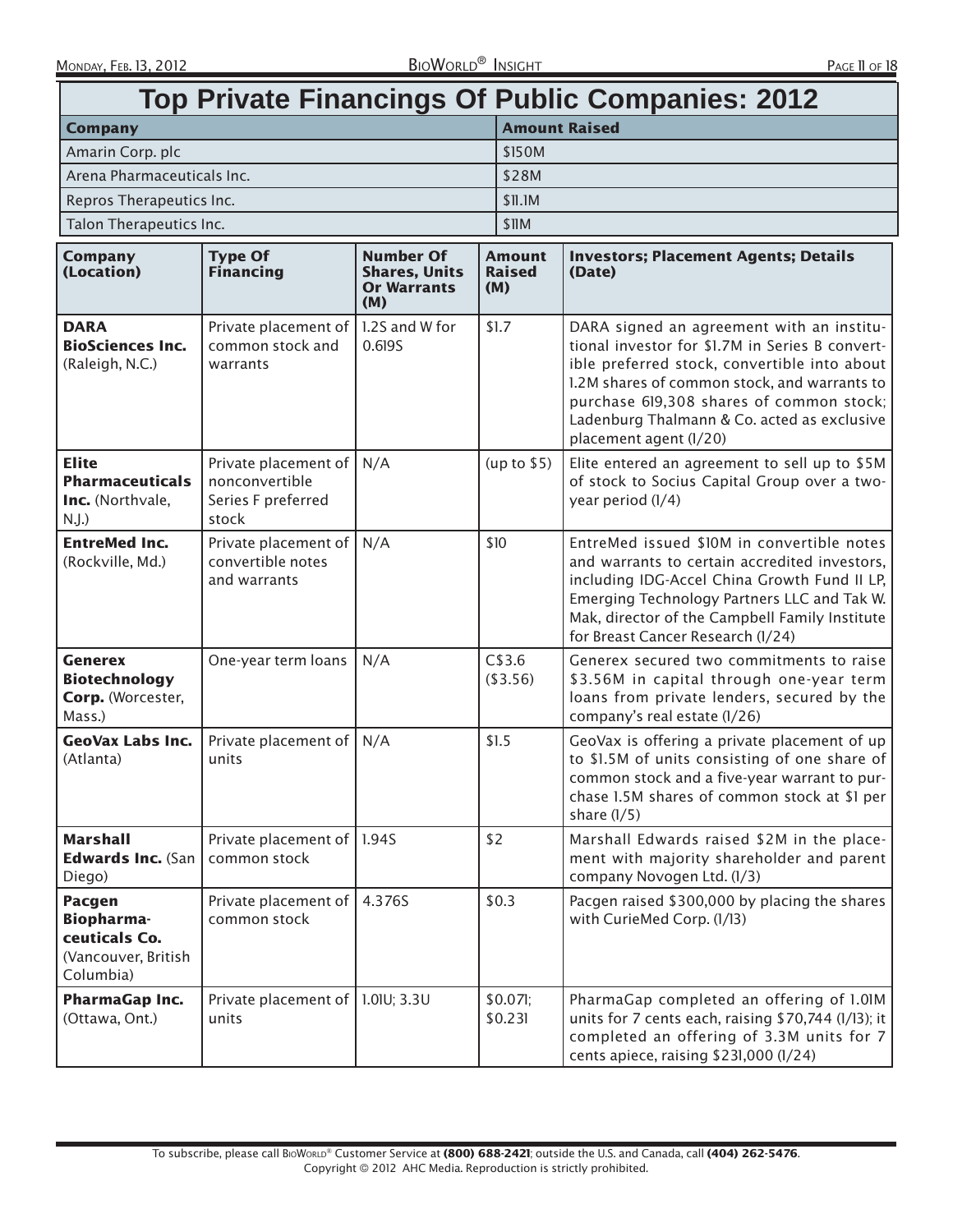| Company<br>(Location)                                                         | <b>Type Of</b><br><b>Financing</b>        | <b>Number Of</b><br><b>Shares, Units</b><br><b>Or Warrants</b><br>(M) | <b>Amount</b><br><b>Raised</b><br>(M) | <b>Investors; Placement Agents; Details</b><br>(Date)                                                                                           |
|-------------------------------------------------------------------------------|-------------------------------------------|-----------------------------------------------------------------------|---------------------------------------|-------------------------------------------------------------------------------------------------------------------------------------------------|
| <b>Repros</b><br><b>Therapeutics</b><br><b>Inc.</b> (The<br>Woodlands, Texas) | Registered direct<br>offering             | 2.4S                                                                  | \$11.1                                | Repros raised \$11.1M by selling about 2.4M<br>shares at \$4.50 each; Ladenburg Thalmann<br>and Co. Inc. was the placement agent (1/30)         |
| Soligenix Inc.<br>(Princeton, N.J.)                                           | Nondilutive financ-<br>ing                | N/A                                                                   | \$0.574                               | Soligenix received \$574,000 in nondilutive<br>financing via the New Jersey's Technology<br>Business Tax Certificate Transfer Program<br>(1/27) |
| <b>Talon</b><br><b>Therapeutics</b><br><b>Inc.</b> (San Mateo,<br>Calif.)     | Private placement of  <br>preferred stock | N/A                                                                   | \$11                                  | Talon sold \$11M in preferred stock to Warburg<br>Pincus and Deerfield Management (1/11)                                                        |
| XOMA Ltd.<br>(Berkeley, Calif.)                                               | Term loan<br>agreement                    | N/A                                                                   | \$10                                  | XOMA signed a \$10M, 42-month secured term<br>loan agreement with GE Capital Healthcare<br>Financial Services (1/3)                             |

Notes:

This chart does not include real estate or manufacturing plant financings, or debt deals done to replace existing debt. Loan money is included in the total only when it is drawn down, if disclosed.

\*\* Denotes the date the item ran in BioWorld International. Currency conversions are based on exchange rates at the time of the deal. The date indicated refers to the BioWorld Today issue in which the news item can be found.

N/A = Not applicable; ND = Not disclosed.

**Deals and breakthroughs in biotechnology know no borders … shouldn't your news service do the same?**

# BIOWORLD® INTERNATIONAL

**Bringing global intelligence and analysis right to your desktop each week.**

**Visit us at www.bioworld.com or call 1-800-888-3912 to order or request a sample issue today!**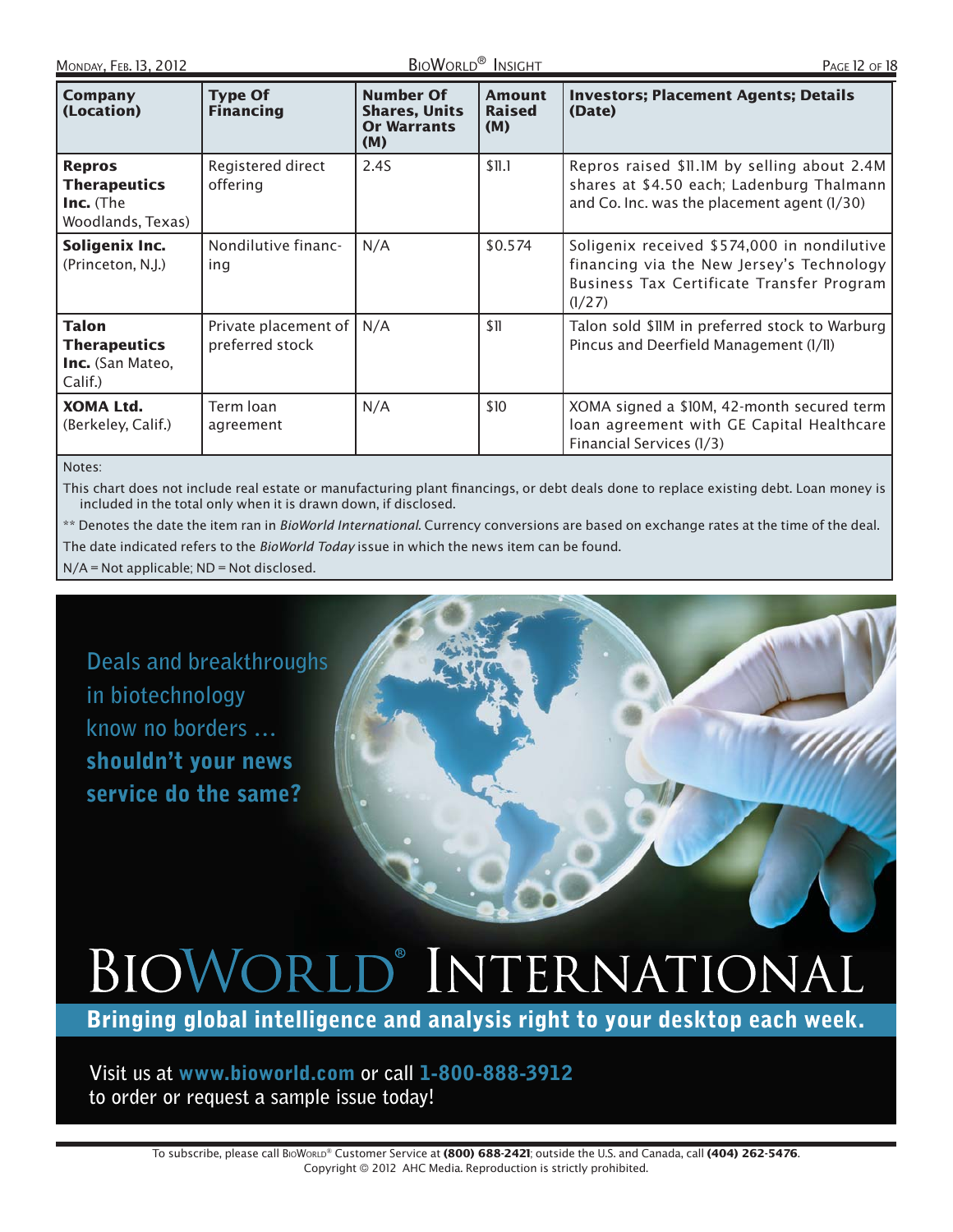# **Venture Capital And Other Investments In Private Biotechnology Companies: January 2012**

| <b>Company</b>                                     | <b>Location</b>                         | <b>Date</b> | Amt. (M)      | <b>Details</b>                                                                                                                                                                        |
|----------------------------------------------------|-----------------------------------------|-------------|---------------|---------------------------------------------------------------------------------------------------------------------------------------------------------------------------------------|
| <b>3-V Biosciences Inc.</b>                        | Menlo Park,<br>Calif.                   | 1/6         | \$20          | 3-V Biosciences closed a preferred stock financing<br>providing a minimum of \$20M with existing<br>investors Kleiner Perkins Caufield and Byers and<br>New Enterprise Associates     |
| <b>Apogenix AG</b>                                 | Heidelberg,<br>Germany                  | 1/6         | €7.5 (\$9.6)  | Apogenix raised \$9.6M in a Series C investment<br>from Dievini Hopp BioTech Holding GmbH & Co.<br>KG, the German Cancer Research Center and the<br>company's founders and management |
| <b>Avexxin AS</b>                                  | Trondheim,<br>Norway                    | 1/10        | <b>ND</b>     | Avexxin closed an undisclosed Series A round;<br>Sarsia Seed managed the investment in syndica-<br>tion with Leiv Eiriksson Invest                                                    |
| <b>BergenBio AS</b>                                | Bergen,<br>Norway                       | 1/10        | \$8.8         | BergenBio raised \$8.8M in a Series A round from<br>Sarsia Seed AS and Investinor AS                                                                                                  |
| <b>BioRelix Inc.</b>                               | New Haven,<br>Conn.                     | 1/19        | \$0.5         | BioRelix received \$500,000 from Connecticut<br>Innovations as part of a \$4.2M round of funding                                                                                      |
| <b>Blend Therapeutics</b><br>Inc.                  | Watertown,<br>Mass.                     | 1/9         | <b>ND</b>     | Blend raised an undisclosed amount from<br>Flagship Ventures, New Enterprise Associates and<br>NanoDimension                                                                          |
| <b>Clearside</b><br><b>Biomedical Inc.</b>         | Atlanta                                 | 1/6         | \$4           | Clearside launched with a \$4M Series A from<br><b>Hatteras Venture Partners</b>                                                                                                      |
| <b>CrystalGenomics</b><br>Inc.                     | Pangyo, South<br>Korea                  | 1/17        | KRW3B (\$2.6) | CrystalGenomics raised \$2.6M through a private<br>placement to the Korea Seoul Life Science Fund                                                                                     |
| <b>Elevation</b><br><b>Pharmaceuticals</b><br>Inc. | San Diego                               | 1/5         | \$30          | Elevation raised \$30M in a Series A round led by<br>Novo Ventures, and including Canaan Partners,<br>TPG Biotech, Care Capital and Mesa Verde Venture<br>Partners                    |
| <b>Galecto Biotech AB</b>                          | Lund, Sweden                            | 1/4         | <b>ND</b>     | Galecto received seed funding from Novo A/S,<br>Merck Serono Ventures and Forskarpatent                                                                                               |
| <b>MacuClear Inc.</b>                              | Plano, Texas                            | 1/4         | \$1           | MacuClear secured more than \$1M in funds from<br>current investors                                                                                                                   |
| <b>MedGenesis</b><br><b>Therapeutix Inc.</b>       | Victoria,<br><b>British</b><br>Columbia | 1/11        | \$5           | MedGenesis raised \$5M from undisclosed sources<br>for Phase II trials of its Parkinson's therapy                                                                                     |
| <b>Midatech Ltd.</b>                               | Oxford, UK                              | 1/6         | £6.3 (\$9.76) | Midatech raised \$9.76M through a private invest-<br>ment round                                                                                                                       |

| <b>Top Financings Of Private Companies: 2012</b> |                      |  |  |  |
|--------------------------------------------------|----------------------|--|--|--|
| <b>Company</b>                                   | <b>Amount Raised</b> |  |  |  |
| Supernus Pharmaceuticals Inc.                    | \$42M                |  |  |  |
| Elevation Pharmaceuticals Inc.                   | \$30M                |  |  |  |
| Prosensa Therapeutics BV                         | \$29.9M              |  |  |  |
| RaNA Therapeutics Inc.                           | \$21M                |  |  |  |
| 3-V Biosciences Inc.                             | \$20M                |  |  |  |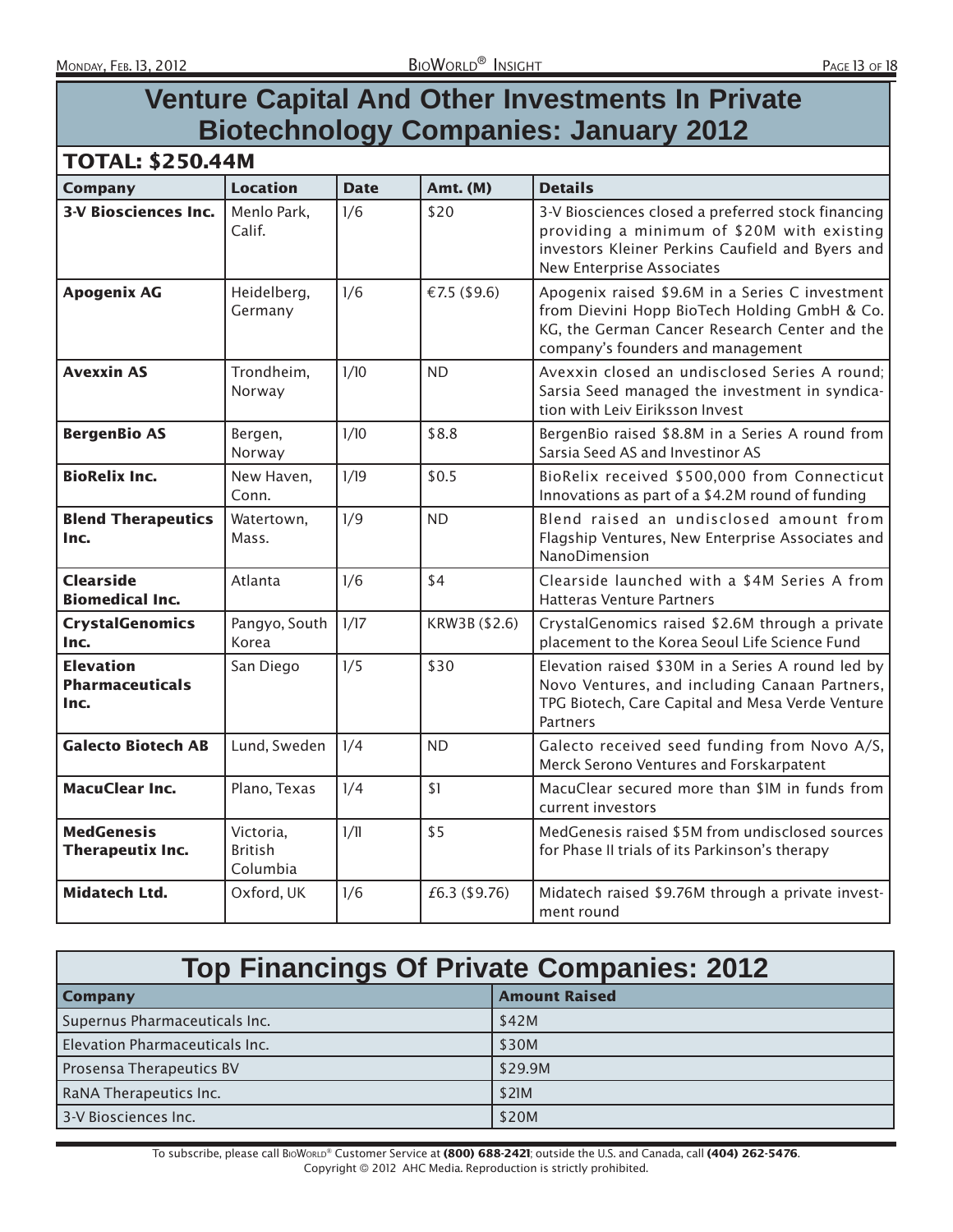| <b>Company</b>                                           | <b>Location</b>                    | <b>Date</b> | Amt. (M)       | <b>Details</b>                                                                                                                                                                                                                                                          |
|----------------------------------------------------------|------------------------------------|-------------|----------------|-------------------------------------------------------------------------------------------------------------------------------------------------------------------------------------------------------------------------------------------------------------------------|
| <b>Oxford Cancer</b><br><b>Biomarkers Ltd.</b>           | Research<br>Triangle Park,<br>N.C. | 1/25        | £3 (\$4.68)    | Quintiles Transnational Corp. invested \$4.68M to<br>gain a 27.5% stake in Oxford Cancer Biomarkers                                                                                                                                                                     |
| <b>Pharmalink AB</b>                                     | Stockholm,<br>Sweden               | 1/5         | SEK35 (\$5.1)  | Pharmalink raised \$5.1M through a rights issue of<br>new shares to existing shareholders, including<br>Industrifonden                                                                                                                                                  |
| <b>Probiodrug AG</b>                                     | Halle,<br>Germany                  | 1/5         | €15 (\$19.4)   | Probiodrug raised \$19.4M from investors BB<br>Biotech, Edmond de Rothschild Investment<br>Partners, Life Sciences Partners, Biogen Idec New<br>Ventures, TVM Capital, HBM BioVentures,<br>Goodvent/IBG and private investors                                           |
| <b>Prosensa</b><br><b>Therapeutics BV</b>                | Leiden, the<br>Netherlands         | 1/26        | €23 (\$29.9)   | Prosensa raised \$29.9M in a Series C round led by<br>New Enterprise Associates; other investors were<br>Abingworth, Life Sciences Partners, Gimv, Idinvest<br>Partners and MedSciences Capital                                                                         |
| <b>RaNA Therapeutics</b><br>Inc.                         | Cambridge,<br>Mass.                | 1/19        | \$21           | RaNA Therapeutics raised \$20.7M in a Series A<br>round led by Atlas Venture, SR One and Monsanto<br>Co., with participation by Partners Innovation<br>Fund                                                                                                             |
| <b>Supernus</b><br><b>Pharmaceuticals</b><br>Inc.        | Rockville, Md.                     | 1/9         | \$42           | Supernus closed two transactions: one involving<br>the sale of royalties to Sanctura XR for overactive<br>bladder and Oracea for rosacea for \$27M; and one<br>generating \$15M through the issuance of venture<br>debt                                                 |
| <b>Syndexa</b><br><b>Pharmaceuticals</b><br>Corp.        | Watertown,<br>Mass.                | 1/6         | \$8.5          | Syndexa secured additional financing in a Series<br>BI round from MP Healthcare Venture<br>Management bringing the total raised since April<br>2011 to \$8.5M; the round was initially led by Yalcin<br>Ayasli                                                          |
| <b>Telormedix SA</b>                                     | Bioggio,<br>Switzerland            | 1/11        | CHF7.5 (\$7.9) | Telormedix raised \$7.9M from Aravis Venture and<br>Proquest Investment                                                                                                                                                                                                 |
| <b>Thrombotech Ltd.</b>                                  | lerusalem                          | 1/19        | \$1.4          | Thrombotech received \$1.4M in an investment<br>from Hadasit Bio-Holdings Ltd., Clal Biotechnology<br>Industries and Ofer Hi-Tech                                                                                                                                       |
| Tonix<br><b>Pharmaceuticals</b><br><b>Holding Corp.</b>  | New York                           | 1/24        | \$4.3          | Tonix raised \$4.3M by selling 172 units for<br>\$25,000 apiece, with each unit consisting of<br>25,000 shares of common stock, Class A warrants<br>to purchase 25,000 shares of common stock and<br>Class B warrants to receive up to 25,000 shares of<br>common stock |
| <b>Vitae</b><br><b>Pharmaceuticals</b><br>Inc.<br>Notor: | Fort<br>Washington,<br>Pa.         | 1/19        | \$15           | Vitae obtained a \$15M round of debt financing<br>from Oxford Finance LLC and Silicon Valley Bank                                                                                                                                                                       |

Notes:

Currency conversions are based on exchange rates at the time of the deal.

\*\* Denotes the date the item ran in BioWorld International.

The date indicated refers to the BioWorld Today issue in which the news item can be found.

ND = Not disclosed.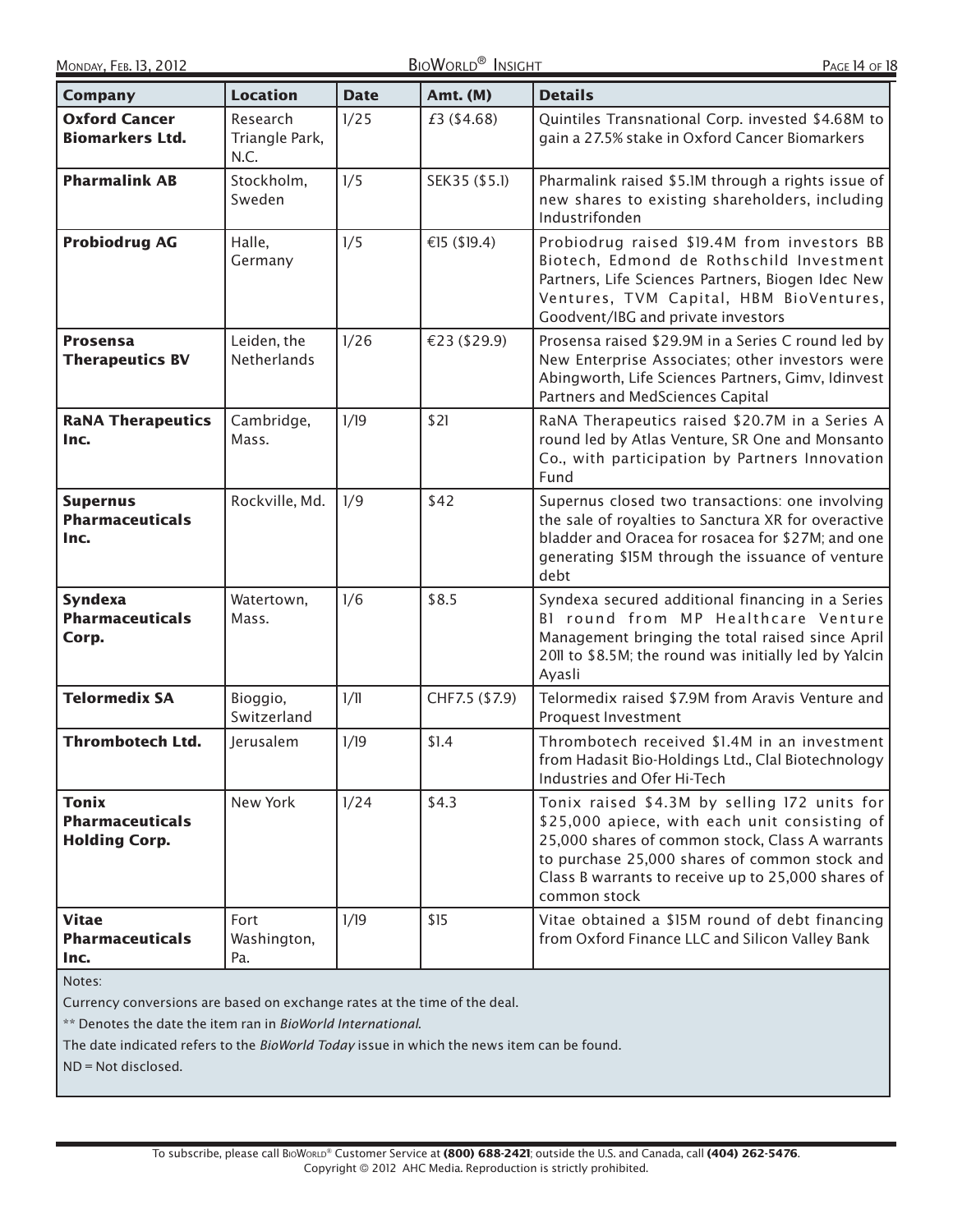# **Milestone Payments From Corporate Partners: January 2012**

# TOTAL: \$34.407M

#### YEAR TO DATE: \$34.407M

| Company<br>(Location)                                               | <b>Partner</b><br>(Location)                                       | Amt.<br>(M)               | <b>Details (Date)</b>                                                                                                                                                                                  |
|---------------------------------------------------------------------|--------------------------------------------------------------------|---------------------------|--------------------------------------------------------------------------------------------------------------------------------------------------------------------------------------------------------|
| Aeterna Zentaris Inc.<br>(Quebec City)                              | <b>Yakult Honsha Co.</b><br>Ltd. $(Tokyo)$                         | <b>ND</b>                 | For the start of a Phase I/II trial in Japan of perifosine in<br>combination with capecitabine in patients with refracto-<br>ry advanced colorectal cancer (1/4)                                       |
| <b>BioAlliance Pharma</b><br><b>SA</b> (Paris)                      | <b>Therabel Group</b>                                              | €1 $($1.29)$              | For the approval from Italian health authorities for<br>Loramyc, a treatment for oropharyngeal candidiasis in<br>immunosuppressed patients (1/5)                                                       |
| <b>Catalyst Biosciences</b><br><b>Inc.</b> (South San<br>Francisco) | Pfizer Inc. (New<br>York)                                          | \$7                       | For the start of a Phase I trial for PF-05280602 for hemo-<br>philia A and B patients (1/6)                                                                                                            |
| Epizyme Inc.<br>(Cambridge, Mass.)                                  | Eisai Co. Ltd. (Tokyo)                                             | \$4                       | For hitting a preclinical milestone in the EZH2-targeted<br>cancer collaboration (1/11)                                                                                                                |
| <b>Evotec AG</b> (Hamburg,<br>Germany)                              | <b>Boehringer</b><br><b>Ingelheim GmbH</b><br>(Ingelheim, Germany) | €2.5<br>(\$3.2)           | For the identification and selection of an oncology com-<br>pound to be advanced into extended profiling prior to<br>preclinical development (1/12)                                                    |
| <b>Trius Therapeutics</b><br><b>Inc.</b> (San Diego)                | <b>Bayer Pharma AG</b><br>(Leverkusen,<br>Germany)                 | \$5                       | For meeting efficacy and safety objectives in the pivotal<br>Phase III study of the oral formulation of TR701-112 com-<br>pared to linezolid in bacterial skin and skin structure<br>infections (1/24) |
| XenoPort Inc. (Santa<br>Clara, Calif.)                              | <b>Astellas Pharma</b><br>Inc. (Tokyo)                             | \$10                      | For the Japanese approval of Regnite for moderate to<br>severe primary restless legs syndrome (1/19)                                                                                                   |
| <b>Zealand Pharma A/S</b><br>(Copenhagen,<br>Denmark)               | <b>Helsinn Healthcare</b><br>SA (Lugano,<br>Switzerland)           | $\epsilon$ 3<br>(\$3.917) | For reaching a development milestone with elsiglutide, a<br>GLP-2 peptide agonist, for chemotherapy-induced diar-<br>rhea $(1/4)$                                                                      |
| Notes:                                                              |                                                                    |                           |                                                                                                                                                                                                        |

Currency conversions are based on exchange rates at the time of the deal.

The date indicated refers to the BioWorld Today issue in which the news item can be found.

ND = Not disclosed. \*\* Denotes the date the item ran in BioWorld International.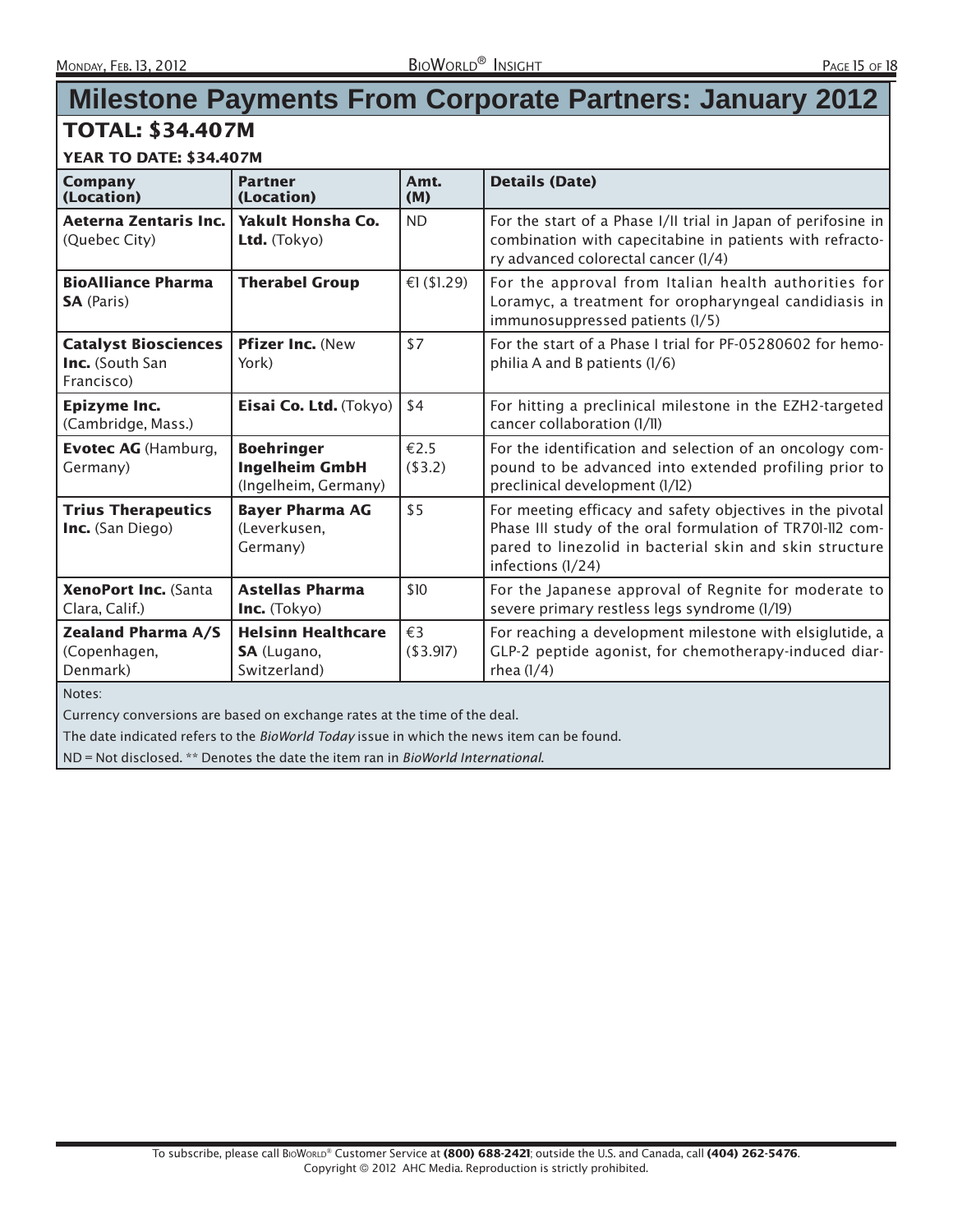

These graphs compare the performance of the biotech stocks for all of 2012 using two different measures. The BioWorld Stock Indicator measures the average percent change year to date in the approximately 206 U.S. biotech and biotech-related stocks that are covered weekly in BioWorld Insight. The Friday closing price of each stock on the list is compared either to its 2011 closing price (12/31/11) or its IPO price (if the stock started trading in 2012), and expressed as a percent change. Then the percent changes for all stocks on the list are added and subsequently divided by the total number of stocks listed. The Nasdaq Biotech Index comprises 118 biotech securities that are listed on Nasdaq. The companies must have a minimum market cap of \$200M to be included on the list. The index is market-value weighted, with the representation of each stock in the index being proportional to its closing price times the total number of shares outstanding, relative to the total market value of the index.

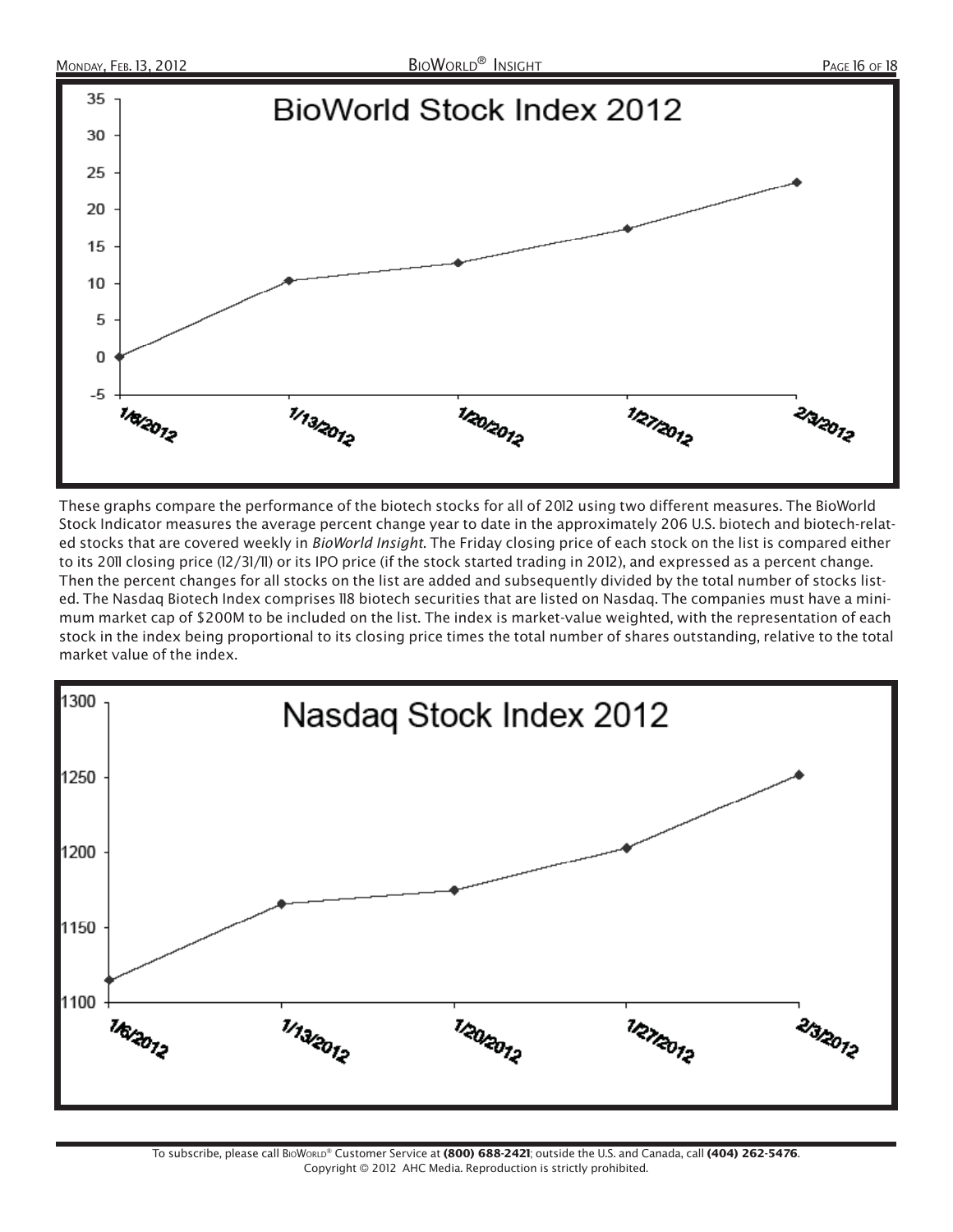# **The Week's Biggest Gainers and Losers**

#### 10 BIGGEST U.S. WINNERS FOR THE WEEK

| (By Percent)           |       | (By Dollars)          |      |
|------------------------|-------|-----------------------|------|
| Medgenics              | 54.95 | Regeneron Pharma      | 5.22 |
| Emisphere Tech         | 31.82 | Alexion Pharma        | 4.56 |
| CytRx                  | 31.03 | Pharmacyclics         | 3.93 |
| Dara Biosciences       | 28.97 | <b>Medgenics</b>      | 2.00 |
| <b>NuPathe</b>         | 27.15 | <b>BG</b> Medicine    | 1.62 |
| Agenus                 | 21.60 | 3S Bio                | 0.63 |
| Pharmacyclics          | 20.36 | Agenus                | 0.62 |
| <b>CEL-SCI</b>         | 17.65 | <b>NuPathe</b>        | 0.60 |
| ImmunoCellular Thera   | 15.24 | <b>Ventrus Biosci</b> | 0.53 |
| <b>BioSante Pharma</b> | 14.86 | Chelsea Therap        | 0.49 |

#### **(By Percent) (By Dollars)** 10 BIGGEST U.S. LOSERS FOR THE WEEK NeurogesX -44.76<br>Alseres -41.67 Alseres -41.67<br>Astex Pharma -27.40 Astex Pharma -27.40<br>Pharmos -22.22 Pharmos -22.22<br>Codexis -19.57 Codexis -19.57<br>Osiris Thera -18.99 Osiris Thera 18.99<br>Anacor Pharma 16.58 Anacor Pharma -16.58<br>Corcept -16.11 Corcept -16.11<br>Achillion -15.60 Achillion<br>Dyax  $-12.27$ Biogen Idec -3.74<br>Genomic Health -2.42 Genomic Health -2.42<br>Theravance -2.06 Theravance -2.06<br>Amgen -1.92 Amgen -1.92<br>Clovis Oncology -1.91 Clovis Oncology 1.91<br>Achillion 1.83 Achillion InterMune -1.50<br>Celgene -1.47 Celgene -1.47<br>Sagent Pharma -1.44 Sagent Pharma<br>AMAG Pharma -1.40 AMAG Pharma

# **BioWorld Stock Report For Public Biotechnology Companies**

| <b>SSRX</b><br>10.97<br>11.6<br>15.65<br>288<br><b>CELG</b><br>73.21<br>71.74<br>$-2.01$<br>3S Bio<br>5.74<br>Celgene<br>Aastrom Biosci<br><b>ASTM</b><br>2<br>1.83<br>$-8.50$<br>0.55<br>Cell Therapeutics<br>CTIC<br>1.11<br>$-2.70$<br>1141<br>1.08<br><b>ACAD</b><br>2342<br>CLDX<br>4.98<br>5.07<br>92.78<br>Acadia Pharma<br>1.77<br>1.8<br>1.69<br>60.71<br><b>Celldex Therap</b><br>1.81<br>ABPI<br>0.51<br><b>CEL-SCI</b><br>CVM<br>0.34<br>17.65<br>Accentia Biopharma<br>0.54<br>$-5.56$<br>70.00<br>167<br>0.4<br><b>CERS</b><br><b>ACCP</b><br>1.44<br>1.4<br>$-2.78$<br>3.70<br>3.16<br>3.2<br>1.27<br>Access Pharma<br>77<br>Cerus<br>13.48<br>AcelRx Pharma<br><b>ACRX</b><br>3.3<br>3.22<br>$-2.42$<br><b>CHTP</b><br>4.99<br>10.89<br>50.47<br>36<br>Chelsea Therap<br>4.5<br><b>CBLI</b><br><b>ACHN</b><br>11.73<br>9.9<br>$-15.60$<br>28.07<br>9057<br><b>Cleveland Biolabs</b><br>3.32<br>3.09<br>$-6.93$<br>10.36<br>Achillion<br>7.93<br>2707<br><b>CLVS</b><br>23.81<br>Acorda Therap<br><b>ACOR</b><br>26.43<br>25.44<br>$-3.75$<br>Clovis Oncology<br>21.9<br>$-8.02$<br>55.43<br><b>ADMP</b><br>658<br>CDXS<br>4.89<br>$-19.57$<br>$-7.39$<br>Adamis<br>0.17<br>0.17<br>0.00<br>0.00<br>Codexis<br>6.08<br>5548<br>$-3.70$<br>Adventrx Pharma<br>ANX<br>0.67<br>0.71<br>5.97<br>24.56<br>Columbia Labs<br><b>CBRX</b><br>0.81<br>0.78<br>-68.92<br>17.24<br>1.85<br>1.66<br>0.00<br>Aegerion Pharma<br>AEGR<br>16.51<br>$-4.23$<br>206<br>CombiMatrix<br>СВМХ<br>1.66<br>6.41<br><b>AEZS</b><br>1.63<br>3.29<br>9.30<br>14.24<br>AEterna Zentaris<br>1.84<br>-11.41<br>7.24<br>3736<br><b>Complete Genomics GNOM</b><br>3.01<br>AFFY<br>10.38<br>10.47<br>0.87<br>58.16<br>7307<br>Compugen<br>CGEN<br>5.89<br>6.15<br>4.41<br>23.00<br>Affymax<br><b>AGEN</b><br>2.87<br>3.49<br>21.60<br>71.08<br>1388<br>Corcept<br>CORT<br>3.29<br>2.76<br>$-16.11$<br>$-19.77$<br>Agenus<br>Albany Molecular<br>AMRI<br>3.04<br>2.97<br>$-2.30$<br>1.37<br>423<br>CorMedix<br><b>CRMD</b><br>0.43<br>0.42<br>$-2.33$<br>40.00<br><b>ALXN</b><br>Alexion Pharma<br>78.88<br>83.44<br>5.78<br>17.55<br>8310<br>Cornerstone Therap CRTX<br>6.85<br>6.01<br>$-12.26$<br>2.39<br>Alexza Pharma<br><b>ALXA</b><br>0.76<br>0.72<br>$-5.26$<br>$-10.00$<br>1603<br><b>Cubist Pharma</b><br>CBST<br>41.61<br>40.43<br>$-2.84$<br>1.66<br>$-4.79$<br>Alimera Sciences<br><b>ALIM</b><br>1.76<br>1.65<br>$-6.25$<br>26.92<br>630<br>CRIS<br>5.01<br>4.77<br>2.14<br>Curis<br><b>ALKS</b><br>19.16<br>17.98<br>$-6.16$<br>3.10<br>4015<br><b>CYTK</b><br>1.08<br>1.18<br>9.26<br>21.65<br>Alkermes<br>Cytokinetics<br>ALTH<br>1.71<br>1830<br>CYTR<br>0.29<br>0.38<br>31.03<br><b>Allos Therapeutics</b><br>1.7<br>$-0.58$<br>22.30<br>CytRx<br>Alnylam Pharma<br><b>ALNY</b><br>13.01<br>12.15<br>47.81<br>2431<br>Dara Biosciences<br><b>DARA</b><br>1.45<br>1.87<br>28.97<br>44.96<br>-6.61<br><b>ALSE</b><br>5.00<br>DNDN<br>14.17<br>14.05<br>$-0.85$<br>Alseres<br>0.36<br>0.21<br>-41.67<br>8<br>Dendreon<br>17.25<br>15.85<br>$-8.12$<br>$-16.27$<br><b>DEPO</b><br>AMAG Pharma<br>AMAG<br>459<br>DepoMed<br>6.7<br>6.49<br>$-3.13$<br>21.31<br>16.18 10982<br><b>DiaDexus</b><br><b>DDXS</b><br>0.29<br>AMRN<br>8.79<br>8.4<br>$-4.44$<br>0.27<br>7.41<br>81.25<br>Amarin<br><b>AMGN</b><br>69.28<br><b>DSCO</b><br>5.58<br>67.36<br>$-2.77$<br>4.0544024<br>Discovery Labs<br>2.51<br>2.65<br>58.68<br>Amgen<br>802<br><b>DURECT</b><br><b>DRRX</b><br><b>FOLD</b><br>6.78<br>6.7<br>$-1.18$<br>98.81<br>0.78<br>0.8<br>2.56<br>-33.33<br>Amicus<br>Ampliphi Biosci<br><b>APHB</b><br>0.14<br>0.14<br>0.00<br>7.69<br>56<br>Dusa Pharma<br><b>DUSA</b><br>5<br>4.69<br>$-6.20$<br>4.69<br><b>AMLN</b><br>$-12.27$<br>17.1<br>17.17<br>48.4030851<br><b>DYAX</b><br>1.63<br>1.43<br>0.41<br>Dyax | Company       | %Change<br>Vol<br>YTD<br>(000)                                                                                                                                                                                                                                                                                                                                                                                                                                                                           |
|---------------------------------------------------------------------------------------------------------------------------------------------------------------------------------------------------------------------------------------------------------------------------------------------------------------------------------------------------------------------------------------------------------------------------------------------------------------------------------------------------------------------------------------------------------------------------------------------------------------------------------------------------------------------------------------------------------------------------------------------------------------------------------------------------------------------------------------------------------------------------------------------------------------------------------------------------------------------------------------------------------------------------------------------------------------------------------------------------------------------------------------------------------------------------------------------------------------------------------------------------------------------------------------------------------------------------------------------------------------------------------------------------------------------------------------------------------------------------------------------------------------------------------------------------------------------------------------------------------------------------------------------------------------------------------------------------------------------------------------------------------------------------------------------------------------------------------------------------------------------------------------------------------------------------------------------------------------------------------------------------------------------------------------------------------------------------------------------------------------------------------------------------------------------------------------------------------------------------------------------------------------------------------------------------------------------------------------------------------------------------------------------------------------------------------------------------------------------------------------------------------------------------------------------------------------------------------------------------------------------------------------------------------------------------------------------------------------------------------------------------------------------------------------------------------------------------------------------------------------------------------------------------------------------------------------------------------------------------------------------------------------------------------------------------------------------------------------------------------------------------------------------------------------------------------------------------------------------------------------------------------------------------------------------------------------------------------------------------------------------------------------------------------------------------------------------------------------------------------------------------------------------------------------------------------------------------------------------------------------------------------------------------------------------------------------------------------------------------------------------------------------------------------------------------------------|---------------|----------------------------------------------------------------------------------------------------------------------------------------------------------------------------------------------------------------------------------------------------------------------------------------------------------------------------------------------------------------------------------------------------------------------------------------------------------------------------------------------------------|
| <b>ANAC</b><br><b>DVAX</b><br>$-5.81$<br>22.73<br>Anacor Pharma<br>7.42<br>6.19<br>$-16.58$<br>0.00<br>1681<br>4.3<br>4.05<br>Dynavax<br><b>EBS</b><br>ANTH<br>8.28<br>$-6.04$<br>18.27<br>17.35<br>$-5.04$<br>Anthera Pharma<br>7.78<br>32.76<br>341<br><b>Emergent BioSol</b><br>0.75<br>18.76<br><b>EMIS</b><br>31.82<br>Ardea Biosciences<br><b>RDEA</b><br>$-3.45$<br>10.03<br>1039<br>0.22<br>0.29<br>31.82<br>19.43<br>Emisphere Tech<br><b>ARNA</b><br>1.94<br>1.15<br>Arena Pharma<br>1.87<br>3.74<br>1.57 17783<br>Endocyte<br><b>ECYT</b><br>3.64<br>3.53<br>$-3.02$<br>Ariad Pharma<br>10.21<br><b>ARIA</b><br>14.65<br>$-5.36$<br>19.49 13667<br>2.35<br>2.59<br>161.62<br>15.48<br>Entremed<br>ENMD<br>$-3.15$<br>ArQule<br>ARQL<br>8.14<br>7.73<br>$-5.04$<br>34.67 1275<br>Enzo Biochem<br>ENZ<br>2.86<br>2.77<br>22.57<br>ARRY<br>$-11.63$<br>27.8812031<br>Enzon Pharma<br><b>ENZN</b><br>7.76<br>$-4.25$<br>11.39<br>Array BioPharma<br>3.01<br>2.66<br>7.43<br>ARYX<br>0.01<br>0.00<br>0.00<br>34<br>EPCT<br>0.26<br>0.26<br>0.00<br>$-3.70$<br>Aryx<br>0.01<br>Epicept<br>2.04<br>Astex Pharma<br>ASTX<br>-27.40<br>15.91<br><b>Exelixis</b><br>EXEL<br>6.31<br>6.14<br>$-2.69$<br>2.81<br>7846<br>19.29<br>20.07<br>$-3.89$<br>$-1.23$<br>1278<br><b>FLML</b><br>6.65<br>1.22<br>34.07<br>Auxilium Pharma<br>AUXL<br><b>Flamel Tech</b><br>6.57<br><b>FLDM</b><br>$-3.20$<br><b>AVNR</b><br>3.31<br>2.93<br>$-11.48$<br>49.4912799<br>14.98<br>14.5<br>10.18<br>Avanir<br>Fluidigm<br>100.00<br><b>FRX</b><br>31.54<br>$-0.97$<br>Avax Tech<br><b>AVXT</b><br>0.06<br>0.06<br>0.00<br>56<br>Forest Labs<br>31.85<br>4.16<br><b>AVEO</b><br>AVEO Pharma<br>13.65<br>$-21.28$<br><b>Furiex Pharma</b><br><b>FURX</b><br>17.32<br>$-2.94$<br>3.45<br>13.5<br>1.11<br>1678<br>16.81<br><b>GALE</b><br>AVI BioPharma<br>AVII<br>1.11<br>11.00<br>46.05<br>7157<br>Galena Biopharma<br>1.04<br>1.1<br>5.77<br>1<br><b>Bellus Health</b><br><b>BLUS</b><br>0.04<br>0.00<br>0.00<br>167<br>Generex Biotech<br>GNBT<br>0.15<br>0.15<br>0.00<br>0.04<br>0.00<br><b>BGMD</b><br>6.89<br>8.51<br>23.51<br>70.54<br>130<br>GHDX<br>29.34<br>26.92<br>$-8.25$<br><b>BG Medicine</b><br>Genomic Health<br>5.86<br><b>BioCryst Pharma</b><br><b>BCRX</b><br>4.03<br>3.84<br>$-4.71$<br>62.03<br>897<br><b>GenVec</b><br>2.4<br>2.63<br>9.58<br>GNVC<br>10.97<br>0.64<br>14.29<br>GERN<br><b>Biodel</b><br><b>BIOD</b><br>0.6<br>6.67<br>2674<br>2.08<br>2<br>$-3.85$<br>42.86<br>Geron<br>$-1.72$<br><b>Biodelivery Sci</b><br><b>BDSI</b><br>2.05<br>2.07<br>0.98<br>152.44<br>620<br><b>Gilead Sciences</b><br>GILD<br>54.69<br>53.75<br>Biogen Idec<br><b>BIIB</b><br>121.88<br>118.14<br>$-3.07$<br>6.78<br>7321<br>GTx<br>GTXI<br>6.13<br>5.7<br>$-7.01$<br>86.27<br>BioMarin Pharma<br><b>BMRN</b><br>37.53<br>37.21<br>$-0.85$<br>9.25<br>6393<br>Harvard Bio<br><b>HBIO</b><br>4.26<br>4.13<br>$-3.05$<br>6.44<br><b>HZNP</b><br>Bio-path Holdings<br><b>BPTH</b><br>0.34<br>0.35<br>2.94<br>2.94<br>57<br>Horzon Pharma<br>4.07<br>4.2<br>3.19<br>18.31<br>BioSante Pharma<br><b>BPAX</b><br>0.74<br>0.85<br>14.86<br>66.6798794<br><b>HGSI</b><br>10.16<br>9.51<br>$-6.40$<br>Human Genome<br>Cadence Pharma<br><b>CADX</b><br>4.27<br>4.03<br>$-5.62$<br>6.61 1376<br>Idenix Pharma<br><b>IDIX</b><br>11.68<br>10.92<br>$-6.51$<br><b>CRME</b><br>$-7.66$<br>Idera Pharma<br><b>IDRA</b><br>1.19<br>5.31<br>Cardiome<br>2.41<br>2.41<br>0.00<br>571<br>1.09<br>9.17<br><b>CVBT</b><br>0.33<br>0.34<br>386<br>1.89<br>15.24<br>Cardiovascular Bio<br>3.03<br>3.03<br><b>ImmunoCellular</b><br><b>IMUC</b><br>1.64<br>41.04                                                                                                                                                                    | Amylin Pharma | 6.2013654<br>-3.57<br>5508<br>2308<br>42.8632152<br>2233<br>$-2.92$<br>6254<br>432<br>554<br>1676<br>5178<br>14<br>8085<br>1105<br>3610<br>26<br>85<br>4905<br>7667<br>1522<br>31.0312279<br>893<br>85.3682954<br>3042<br>540<br>2570<br>1548<br>632<br>7.52<br>821<br>7404<br>558<br>1081<br>1390<br>640<br>643<br>450<br>1194<br>29.26 19154<br>433<br>230<br>7361<br>195<br>134.0412661<br>5577<br>1643<br>131<br>4763<br>32.5259570<br>2640<br>149<br>201<br>30.8150237<br>43.5010075<br>178<br>1902 |